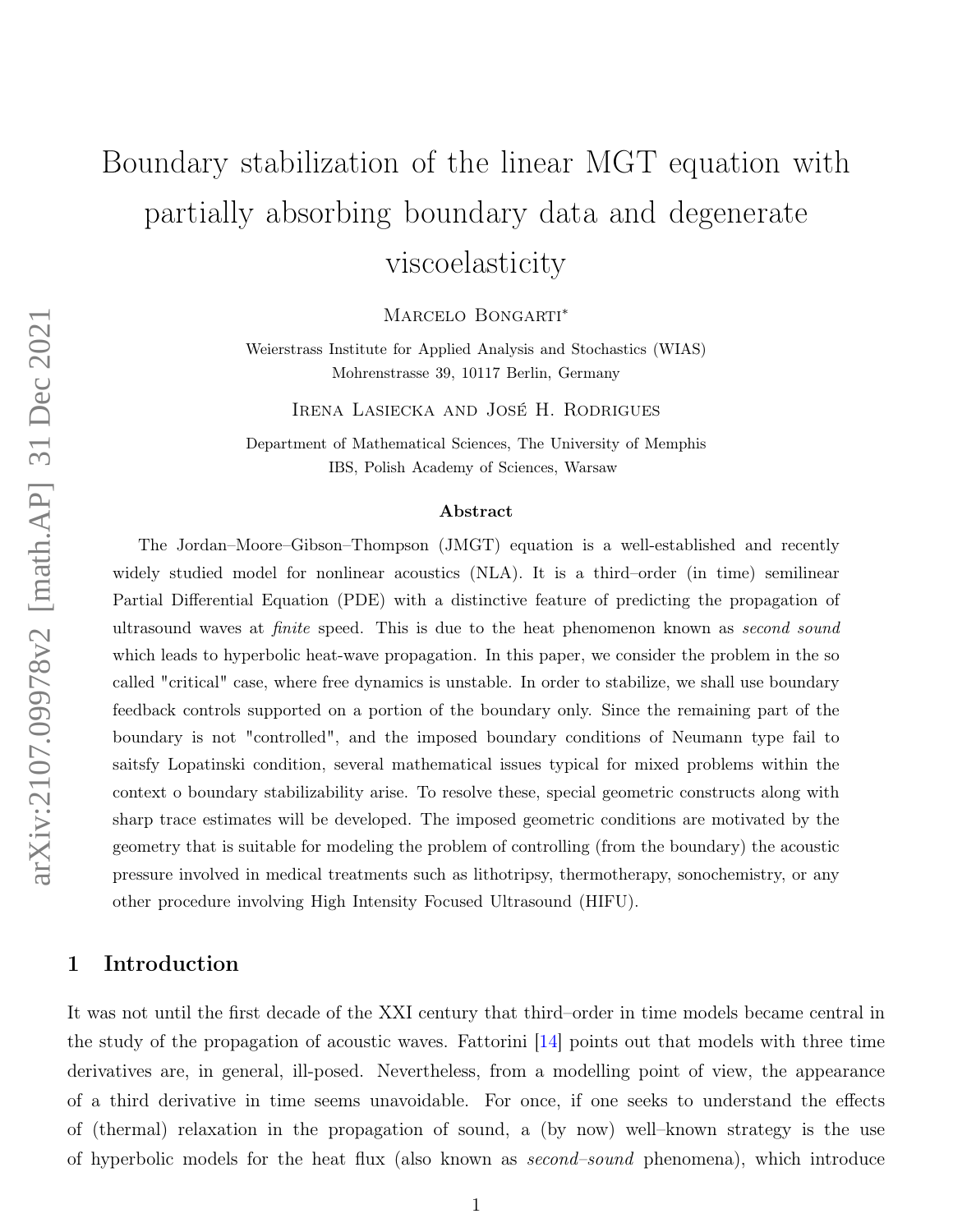one extra time derivative [\[15,](#page-22-1) [16\]](#page-23-0) in explicit models. Even more essential for controlling medical or engineering (acoustic) phenomena is the fact that the presence of a third time derivative predicts finite speed of propagation of the waves, a novelty in comparison to the classic parabolic models where heat fluxes are modeled through diffusion (Fourier's law). The issue of wellposedness is *naturally* remedied in modern formulations of nonlinear acoustics – in particular models leading to the so called HIFU field – due to the structural damping effect caused by sound diffusivity in a given tissue or group of tissues [\[20\]](#page-23-1). This pleasant feature allows for a better understanding of the role of sound diffusion and propagation in the acoustic environment. Instead, classical second–order in time models (see [\(1.2\)](#page-2-0) below) lead to strong smoothing of solutions exhibited by the analyticity of the underlying dynamics.

Studies toward more accurate calibration of HIFU field generator devices are plenty, specially in the last few decades. Such devices are pivotal for several types of thermal therapy as treatment of ablating solid tumors of the prostate, liver, breast, kidney, brain, among others. The feature of raising the temperature of a focal region very rapidly with minimal damage to the biological material around it comes at the price of very high (sometimes even with formation of shocks) acoustic pressure [\[7\]](#page-22-2). It is, therefore, of paramount interest the study of models that provide suitable (optimal) profiles for the HIFU devices ensuring that the acoustic pressure will remain within safety range. In fact, in recent years we have witnessed a large body of work dealing with the questions of wellposedness and stability of third order dynamics, in both linear and nonlinear versions [\[21,](#page-23-2) [17\]](#page-23-3) and on bounded [\[27\]](#page-24-0) and unbounded  $(\mathbb{R}^n)$  domains [\[29\]](#page-24-1). However, very little is known regarding how the third order model responds to the inputs from the boundary-particularly with low regularity. This particular interest needs no defense, due to prevalence of boundary control problems (imaging, HIFU) associated with acoustic waves that can be actuated just on the boundary of the spatial region. Since the model itself can be seen as a hyperbolic system  $\lceil 3 \rceil$  – which is however *characteristic* – one may expect mathematical interest and the associated challenges. Of great physical and mathematical interest are issues such as wellposedness with low regularity boundary data and a potential stabilizing effect of boundary damping. The latter is particularly of interest in the case when natural viscoelastic damping (strongly compromised by the second sound phenomenon) is either very weak or even non–existent.

This paper accomplishes an important step towards the described goal, namely a boundary stabilizability property for the linearized third–order in time acoustic wave models with degenerated viscoelastic effects and with boundary dissipation located on a suitable portion of the boundary. One of the salient feature is the fact that part of the boundary subject to Neumann boundary conditions is not observed/dissipated - in line with the configuration expected from applications to boundary control. Unobserved Neumann part of the boundary (rather then Dirichlet where suitable methods have been well developed) is known as causing major challenges in the derivation of observability estimates – even in the case of the wave equation  $[24]$ . This difficulty is dealt with by using suitable geometric and microlocal analysis constructions applicable to the third–order in time models.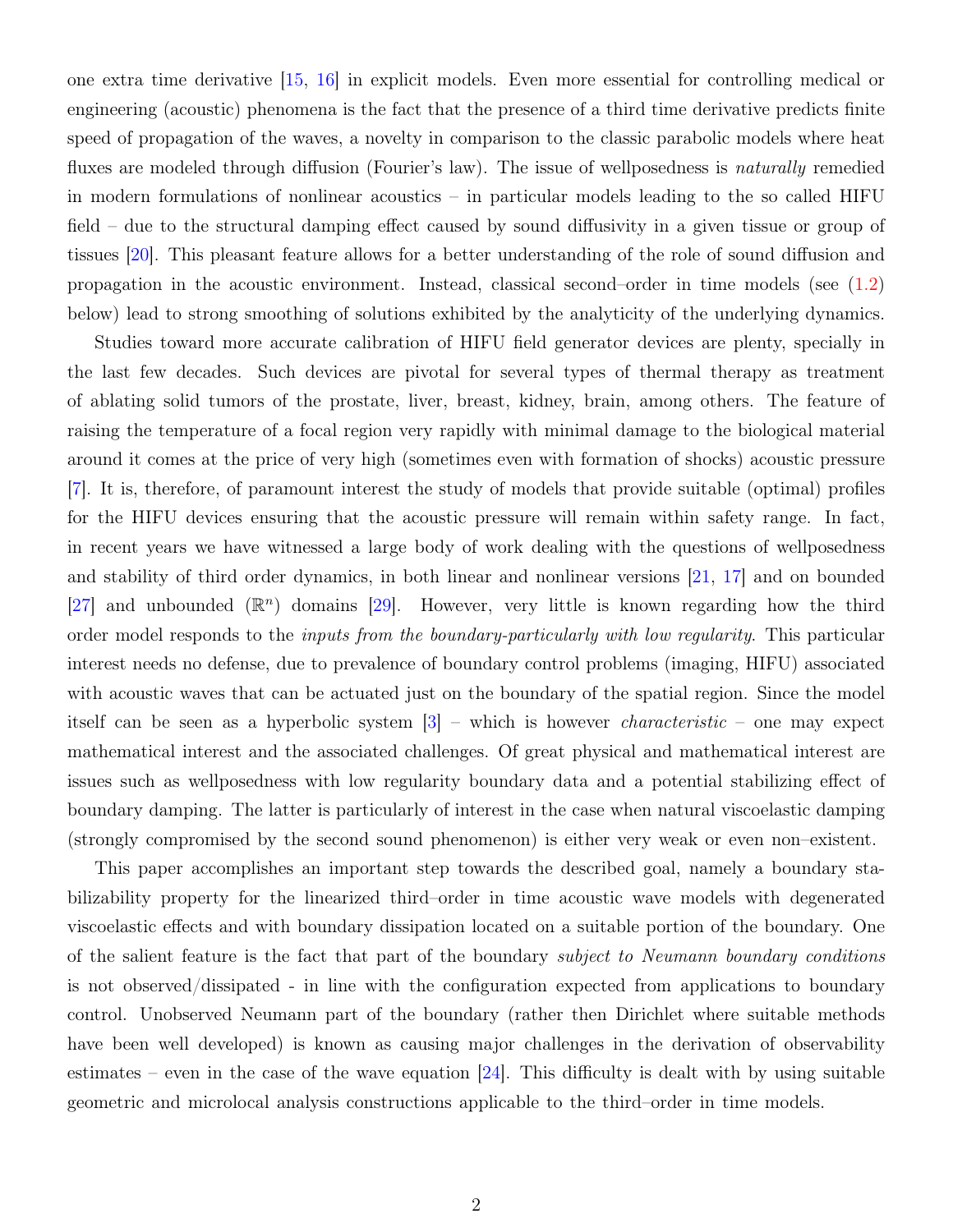## 1.1 PDE Model and Motivation

We assume that the acoustic pressure  $u = u(t, x)$  at the material point  $x \in \mathbb{R}^d$   $(d = 2 \text{ or } 3)$  and instant  $t \in \mathbb{R}_+$  obeys the Jordan–Moore–Gibson–Thompson equation

<span id="page-2-1"></span>
$$
\tau u_{ttt} + (\alpha - 2ku)u_{tt} - c^2 \Delta u - (\delta + \tau c^2) \Delta u_t = 2ku_t^2,
$$
\n(1.1)

where  $c, \delta, k > 0$  are constants representing the speed and diffusivity of sound and a nonlinearity parameter, respectively. The function  $\alpha : \Omega \to \mathbb{R}$  represents the natural frictional damping provided by the medium. The parameter  $\tau > 0$  represents the thermal relaxation time and its presence allows for a more precise distinction within propagation of sound in different media. Indeed, the semilinear equation is a (singular perturbation) *refinement* of the classical quasilinear Westervelt's equation  $(\tau = 0)$ :

<span id="page-2-0"></span>
$$
(\alpha - 2ku)u_{tt} - c^2 \Delta u - \delta \Delta u_t = 2ku_t^2.
$$
\n(1.2)

Although not unique, one interesting way of obtaining [\(1.1\)](#page-2-1) from a similar procedure as the one to obtain  $(1.2)$  is simply to use Maxwell–Cattaneo law  $[13, 5, 6]$  $[13, 5, 6]$  $[13, 5, 6]$  $[13, 5, 6]$  $[13, 5, 6]$  in place of Fourier's law. The advantage of this strategy (which is by no means physics–proof  $[31, 8]$  $[31, 8]$  $[31, 8]$ ) is that it provides a suitable model for studying relaxation effects.Since waves propagate at a finite speed, it allows the construction of optimal policies for controlling the HIFU field. Overall, in its simplicity, [\(1.1\)](#page-2-1) catches most of the key features that would be present in a more detailed model.

The mathematical study of  $(1.1)$  as well as the differences (and similarities) when compared to [\(1.2\)](#page-2-0) started around 2010 with the works of I. Lasiecka, R. Triggiani and B. Kaltenbacher [\[18,](#page-23-5) [19,](#page-23-6) [27\]](#page-24-0) where the issues of wellposedness and stability of solutions under homogeneous Dirichlet and Neumann boundary data were addressed for both nonlinear and linearized dynamics. The obtained results depend critically on the positivity of the stability parameter

<span id="page-2-2"></span>
$$
\gamma(x) \equiv \alpha(x) - \frac{\tau c^2}{b} \ge \gamma_0 > 0 \text{ a.e. in } \Omega.
$$
 (1.3)

In addition to ensuring uniform exponential decays of solutions for the linearized  $(k = 0)$  problem, condition [\(1.3\)](#page-2-2) allows for the construction of nonlinear flows via "barrier's" method. In face of such results, the natural question is: what if  $\gamma(x)$  is no longer positive? It is known that if  $\gamma < 0$  one may have chaotic solutions [\[10\]](#page-22-7). If  $\gamma \equiv 0$  then the energy is conserved [\[19,](#page-23-6) [20\]](#page-23-1). This raises an interesting question on how to ensure stability of the dynamics when the frictional parameter  $\gamma$  degenerates  $\gamma(x) \geq 0$ . It has been recently shown that adding viscoelastic effects produces in some cases the asymptotic decay of the energy, cf. e.g.  $[25, 11, 12]$  $[25, 11, 12]$  $[25, 11, 12]$  $[25, 11, 12]$  $[25, 11, 12]$ . In this work we concentrate on boundary stabilization. This is also motivated by recent consideration of control problems defined for MGT dynamics  $[9, 4]$  $[9, 4]$  $[9, 4]$ . By actuation – say on the boundary – one aims at obtaining a desired outcome measured by certain functional cost. It is well known that control problems – particularly on infinite horizon – are strongly linked with stabilizability properties of the linearized model. One interesting problem , considered by Clason-Kaltenbacher in [\[9\]](#page-22-10) is that of actuating the external part of the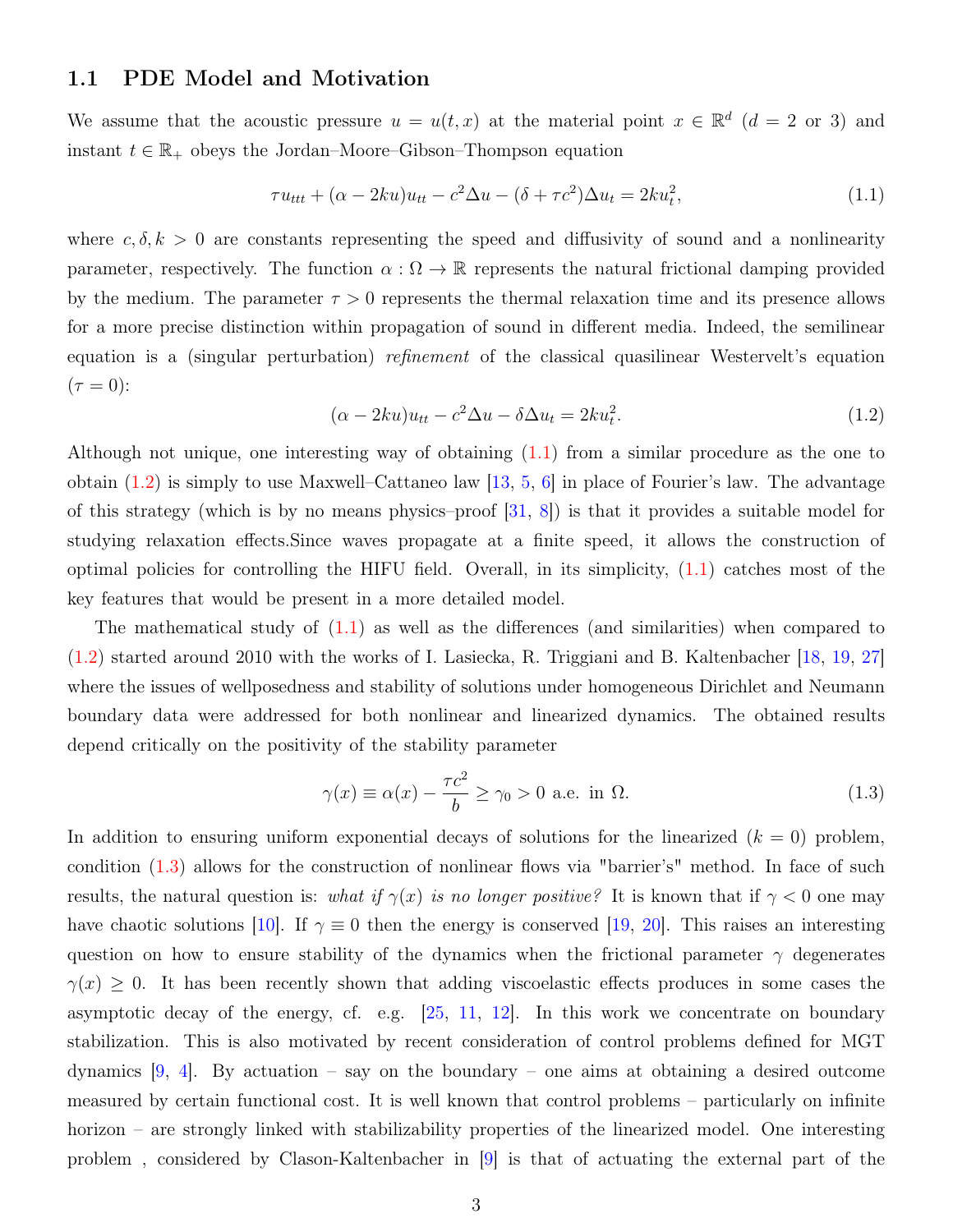boundary through a transducer<sup>[1](#page-3-0)</sup> with the aim at targeting acoustic signal on a given area inside the domain, cf. Figure [1.](#page-4-0) Such configuration will call for stabilizing effects emanating from uncontrolled part of the boundary, say  $\Gamma_1$ , while the actuation itself will take place on the remaining – accessible to the user – part of the boundary, say  $\Gamma_0$ , which is not subjected to dissipation or absorption. This configuration leads to the following model.

$$
\int \tau u_{ttt} + \alpha(x)u_{tt} - c^2 \Delta u - b\Delta u_t = f \quad \text{in } Q = (0, T] \times \Omega \tag{1.4a}
$$

$$
u(0) = u_0; \quad u_t(0) = u_1; \quad u_{tt}(0) = u_2 \quad \text{in } \Omega
$$
\n(1.4b)

$$
\partial_{\nu} u + \kappa_0(x) u = 0 \qquad \qquad \text{in } \Sigma_0 = (0, T] \times \Gamma_0 \tag{1.4c}
$$

$$
\begin{cases}\n\partial_{\nu} u + \kappa_0(x) u = 0 & \text{in } \Sigma_0 = (0, T] \times \Gamma_0 \\
\partial_{\nu} u + \kappa_1(x) u_t = 0 & \text{in } \Sigma_1 = (0, T] \times \Gamma_1\n\end{cases}
$$
\n(1.4c)

<span id="page-3-1"></span>with  $\tau, c, b > 0$ ,  $\alpha \in L^{\infty}(\Omega)$ ,  $\kappa_0 \in L^{\infty}(\Gamma_0)$  and  $\kappa_1 \in L^{\infty}(\Gamma_1)$ ,  $\kappa_1(x) \geq \kappa_1 > 0$ ,  $\kappa_0 > 0$  a.e.

Assuming for the time being that a solution  $u = u(t, x)$  for  $(1.4a)$ – $(1.4d)$  exists in a suitable topology, and critical parameter admits degeneracy  $\gamma(x) \geq 0$ , our goal is to study its asymptotic properties as  $t \to \infty$ . More precisely, we want to show that for large times the acoustic pressure will be small, i.e.,  $\lim_{t\to\infty} u(t,\cdot) = 0$ , hopefully at exponential rate.

It should be noted that boundary stabilization of linear MGT has been studied recently. However, the existing results  $|1|$  and  $|2|$  do not allow for un-dissipated  $\Gamma_0$  with Neuman-Robin boundary conditions and degenerate viscoelasticity. The latter provides for major mathematical challenge (even in the case of wave equation). This is due to the fact that boundary conditions on  $\Gamma_0$  fail to satisfy strong Lopatinski conditions. On the other hand, control problems under consideration call for  $\Gamma_0$  to be an active (rather than passive) wall where control actuation takes place. From the mathematical point of view, this new scenario requires drastically different strategies and constructions.

This brings us up to the main topic of this paper: stabilization problem closely related to optimal control problems for MGT in infinite time horizon and with Neumann boundary feedback supported only partially on Γ. In order to motivate our assumptions on the geometry we look at Figure [1](#page-4-0) where a schematic transducer is represented. The only needed (and realistic) assumption is the convexity of the red part, which we will call  $\Gamma_0$ . The other portion of the boundary,  $\Gamma_1$ , will be assumed to be "smooth". The schematic representation is given in Figure [2.](#page-4-1)

From the practical point of view, the quantity  $\gamma(x)$  is interpreted as the viscoelasticity at the material point  $x \in \Omega$  and, in particular in the medical field, is not expected to be known for all points of  $\Omega$ . By making the more physically relevant assumption that  $\gamma \in L^{\infty}(\Omega)$ ,  $\gamma(x) \geq 0$  a.e. in  $\Omega$ (allowing the critical case  $\gamma \equiv 0$ , or the case where measurements can only me made at isolated points of the domain), we ask ourselves whether a non–invasive (boundary) action can drive the pressure to

<span id="page-3-0"></span><sup>&</sup>lt;sup>1</sup>A transducer is a device that takes power from one source and supplies power usually in another form to a second system. In the particular case of HIFU processes, the transducer concentrates the energy generated by the vibration of sound in a given medium and delivers it to a targeted area in form of heat.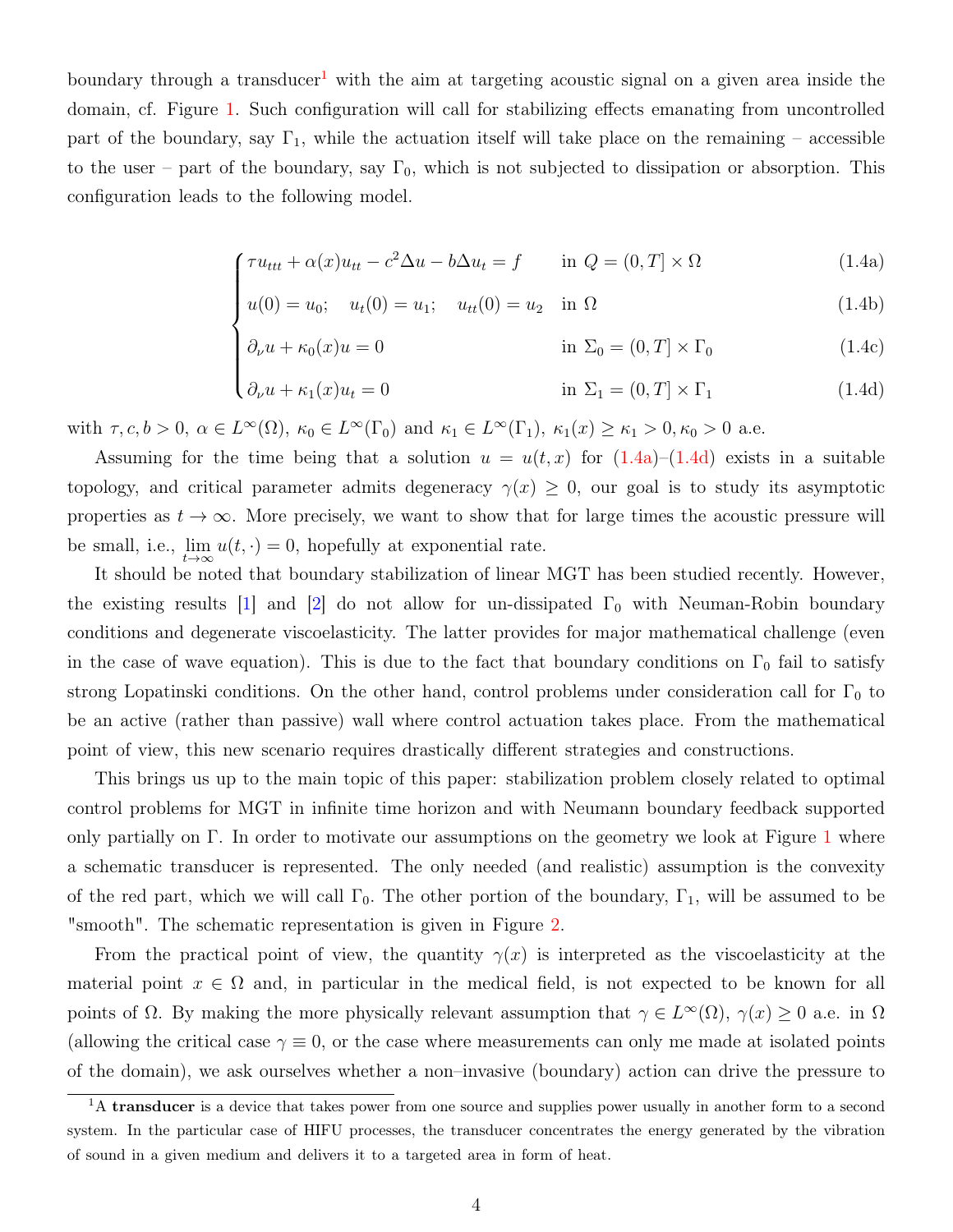

<span id="page-4-0"></span>Figure 1: Illustration of the domain. The "red" convex portion of the boundary, in the context of HIFU, represents a device called transducer and its role is to concentrate the sound waves in the direction of the focus. The remaining part of the boundary represents an absorption area. (Font: B. Kaltenbacher)



<span id="page-4-1"></span>Figure 2: Representation of the domain

zero at large times regardless of the particular knowledge of  $\gamma$  (as long as it is nonnegative). This question was answered in  $\begin{bmatrix} 1, 2 \end{bmatrix}$  with the final conclusion that in the case Dirichlet zero boundary conditions are assumed on  $\Gamma_0$ , which is also star-shaped, the dissipative boundary effects assumed on  $\Gamma_1$  is strong enough to stabilize the system regardless of the particular structure of  $\gamma \geq 0$ 

The present paper addresses the problem: what happens when boundary conditions on  $\Gamma_0$  are of Neuman-Robin type [Lopatinski condition fails]? This allows to place actuators on  $\Gamma_1$ . Thus we keep the dissipative Neumann boundary condition on  $\Gamma_1$  and supplement  $\Gamma_0$  with a homogeneous Robin boundary data (see  $(1.4c)$ ). Our result states that uniform stability still holds provided, however, that  $\Gamma_0$  is *convex* in addition to being star-shaped. If one considers a "benchmark" optimal control problem:

$$
\int_{g} \min_{g} J(u) := \int_{0}^{\infty} \|\nabla u\|_{\Omega}^{2} + \|g\|_{\Gamma_{0}}^{2}
$$
\n(1.5a)

 $\overline{\mathcal{L}}$ subject to  $(1.4a)$ ,  $(1.4b)$ ,  $(1.4d)$  and replacing  $(1.4c)$  by  $\frac{\partial u}{\partial x}$ ∂ν  $\Bigg|_{\Gamma_0}$  $(1.5b)$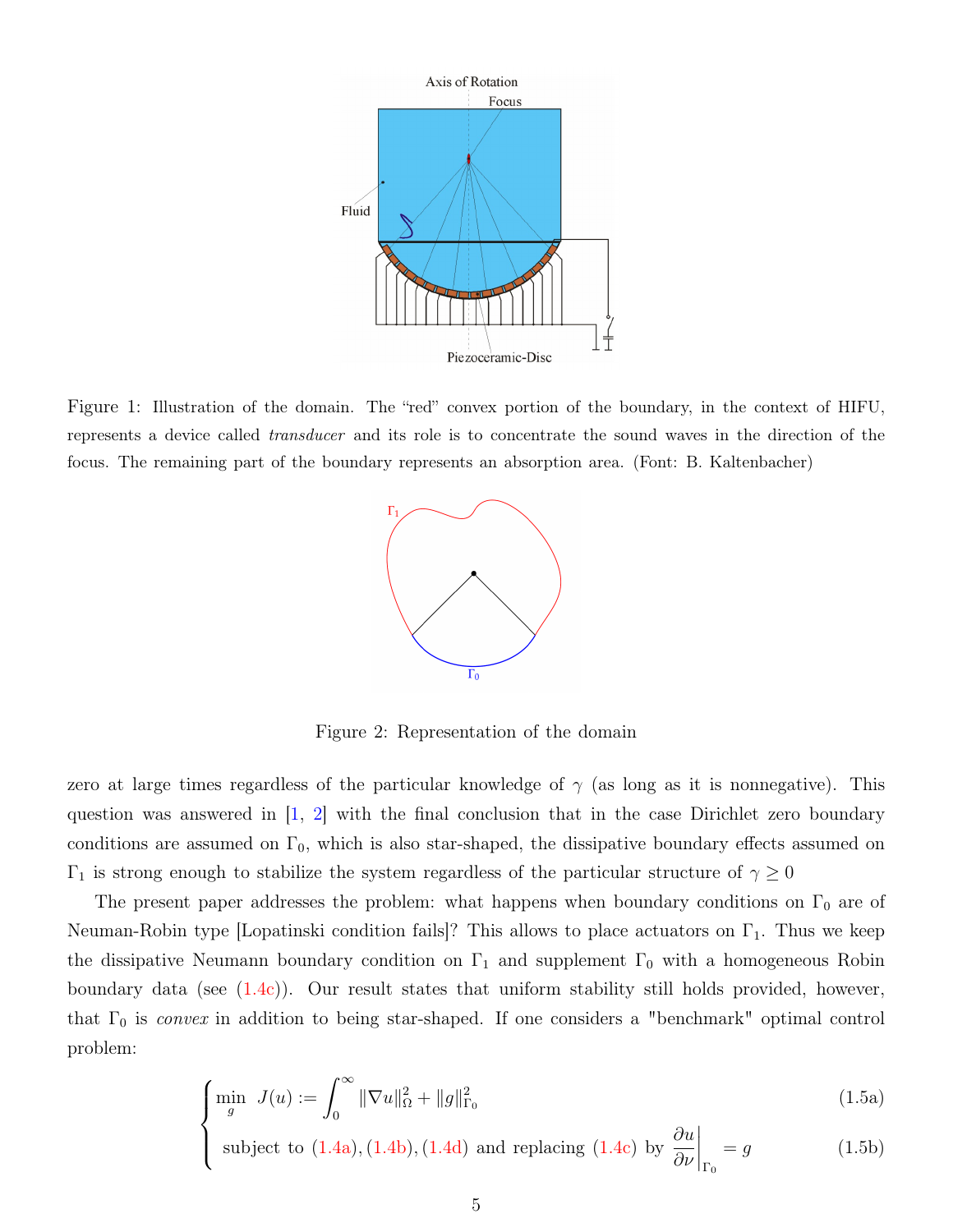then showing that  $(1.4a)$ – $(1.4d)$  is uniform exponentially stable proves a *stabilizability* property for the control problem introduced above. Indeed, one takes  $g = -u|_{\gamma_0} \in L_2(\Gamma_0)$  as a stabilizing feedback. This means that at least one strategy (control) exists capable of stabilizing the system on infinite horizon. We note that related optimal control problem subject to "smooth" controls and finite time horizon has been considered in [\[9\]](#page-22-10). Our point is to address the case of *nonsmooth* controls -just  $L^2$ controls- defined on infinite time horizon. This leads to new mathematical developments in the area of boundary stabilizability.

## 2 Main Results

We begin by introducing a phase (finite energy) space, the abstract version of  $(1.4a)$ – $(1.4d)$  along with some notation. We will work on a phase space  $\mathbb H$  given by

$$
\mathbb{H} := H^1(\Omega) \times H^1(\Omega) \times L^2(\Omega)
$$
\n(2.1)

To proceed, let  $A: \mathcal{D}(A) \subset L^2(\Omega) \to L^2(\Omega)$  be the operator defined as

$$
A\xi = -\Delta \xi, \quad \mathcal{D}(A) = \left\{ \xi \in H^2(\Omega); \ \partial_\nu \xi|_{\Gamma_1} = 0, \left[ \partial_\nu \xi + \kappa_0 \xi \right]_{\Gamma_0} = 0 \right\}
$$
 (2.2)

In this setting, A is a positive, self-adjoint operator with compact resolvent and  $\mathcal{D}(A^{1/2}) = H^{1}(\Omega)$ (equivalent norms). In addition, with some abuse of notation we (also) denote by  $A: L^2(\Omega) \to [\mathcal{D}(A)]'$ the extension (by duality) of the operator A.

Next, we write  $(1.4a)-(1.4d)$  $(1.4a)-(1.4d)$  $(1.4a)-(1.4d)$  as a first-order abstract system on  $\mathbb{H}$ . To this end we need to introduce Harmonic (boundary  $\rightarrow$  interior) extensions for the Neumann data on  $\Gamma_1$ . We proceed as follows: for  $\varphi \in L^2(\Gamma_1)$ , let  $\psi := N(\varphi)$ , be the unique solution of the elliptic problem

<span id="page-5-2"></span>
$$
\begin{cases}\n\Delta \psi = 0 & \text{in } \Omega \\
\partial_{\nu} \psi = \varphi|_{\Gamma_1} & \text{on } \Gamma_1 \\
\partial_{\nu} \psi + \kappa_0 \psi = 0 & \text{on } \Gamma_0.\n\end{cases}
$$
\n(2.3)

It follows from elliptic theory that  $N \in \mathcal{L}(H^s(\Gamma), H^{s+3/2}(\Omega))^2$  $N \in \mathcal{L}(H^s(\Gamma), H^{s+3/2}(\Omega))^2$  $N \in \mathcal{L}(H^s(\Gamma), H^{s+3/2}(\Omega))^2$   $(s \in \mathbb{R})$  and

<span id="page-5-1"></span>
$$
N^*A\xi = \begin{cases} \xi & \text{on} & \Gamma_1 \\ 0 & \text{on} & \Gamma_0, \end{cases}
$$
 (2.4)

for all  $\xi \in \mathcal{D}(A)$ , where  $N^*$  represents the adjoint of N when the latter is considered as an operator from  $L^2(\Gamma_1)$  to  $L^2(\Omega)$ . For the reader's convenience, we present a short proof of  $(2.4)$  since it will be used critically for the proof of Theorem [2.1\(](#page-6-0)i). For  $\xi \in \mathcal{D}(A)$  and  $\varphi \in L^2(\Gamma_1)$ , we first use the definition of adjoint followed by Green's second formula to obtain

$$
(N^*A\xi,\varphi)_{\Gamma} = (A\xi,N\varphi) = -(\Delta\xi,N\varphi) = -(\xi,\Delta(N\varphi)) - (\partial_{\nu}\xi,N\varphi)_{\Gamma} + (\xi,\partial_{\nu}N\varphi)_{\Gamma}.
$$

<span id="page-5-0"></span> $^{2}\mathcal{L}(X,Y)$  denote the space of linear bounded operators from X to Y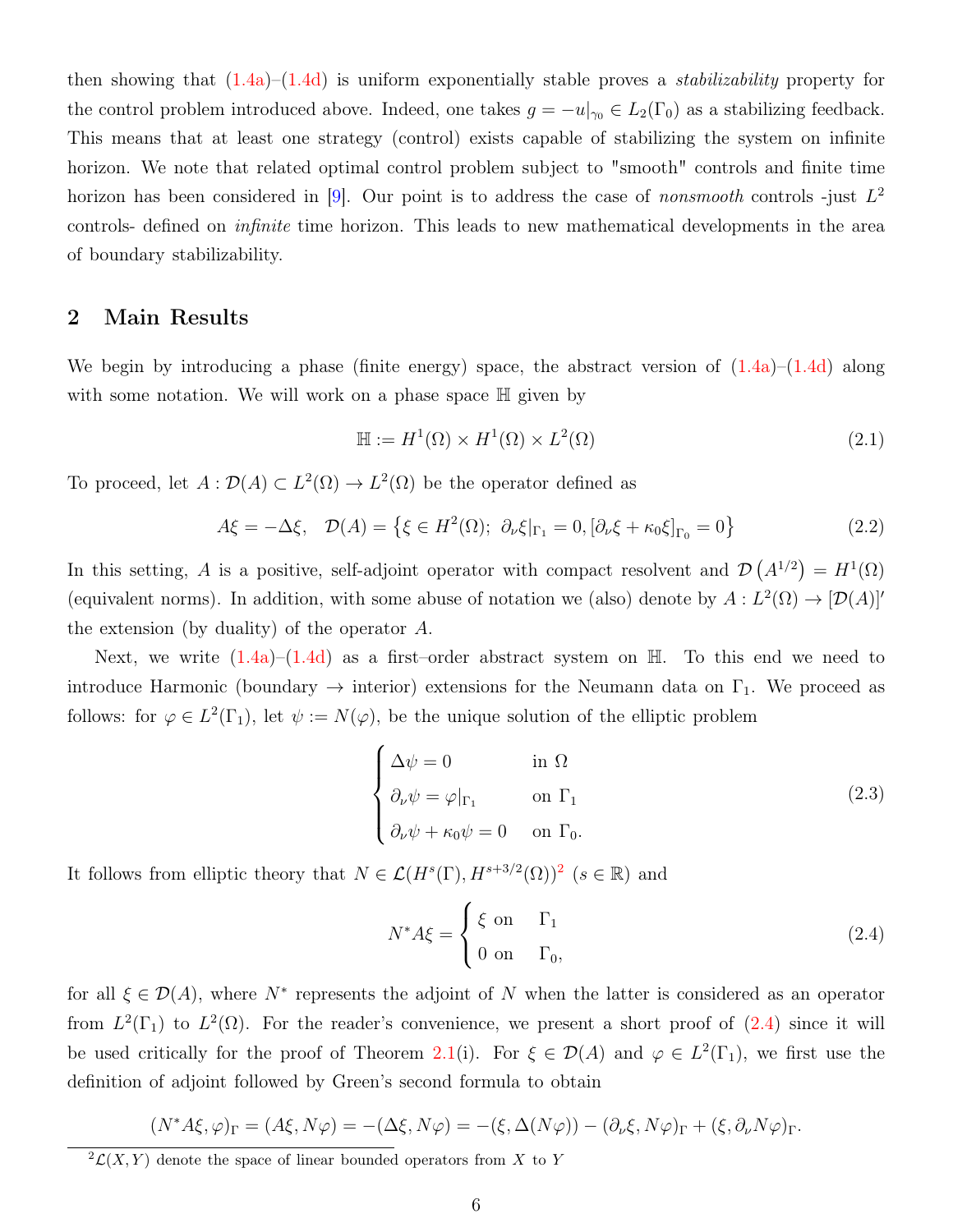To complete we use the definition of  $N\varphi$  as the solution of problem [\(2.3\)](#page-5-2) and the fact that  $\xi \in \mathcal{D}(A)$ . This gives

$$
(N^*A\xi, \varphi)_{\Gamma} = -(\xi, \Delta(N\varphi)) - (\partial_{\nu}\xi, N\varphi)_{\Gamma} + (\xi, \partial_{\nu}N\varphi)_{\Gamma}
$$
  

$$
= (\kappa_0\xi, N\varphi)_{\Gamma_0} + (\xi, \partial_{\nu}N\varphi)_{\Gamma_0} + (\xi, \varphi)_{\Gamma_1}
$$
  

$$
= (\xi, \kappa_0 N\varphi + \partial \nu N\varphi)_{\Gamma_0} + (\xi, \varphi)_{\Gamma_1} = (\xi, \varphi)_{\Gamma_1},
$$
 (2.5)

which is precisely  $(2.4)$ .

Thus, the u–problem can be written (distributionally with the values in  $[D(A)]'$ ) as

$$
\tau u_{ttt} + \alpha(x)u_{tt} + c^2Au + bAu_t + c^2AN(\kappa_1 N^*Au_t) + bAN(\kappa_1 N^*Au_t) = f.
$$
 (2.6)

Next, we introduce the operator  $\mathscr{A} : \mathcal{D}(\mathscr{A}) \subset \mathbb{H} \to \mathbb{H}$  with the action (on  $\vec{\xi} = (\xi_1, \xi_2, \xi_3)^\top$ ):

<span id="page-6-1"></span>
$$
\mathscr{A}\vec{\xi} := (\xi_2, \xi_3, -\alpha \xi_3 - c^2 A(\xi_1 + N(\kappa_1 N^* A \xi_2)) - bA(\xi_2 + N(\kappa_1 N^* A \xi_3)))
$$
\n(2.7)

and the domain

$$
\mathcal{D}(\mathscr{A}) = \left\{ \vec{\xi} \in \mathbb{H}; \ \xi_3 \in \mathcal{D} \left( A^{1/2} \right), \ \xi_i + N(\kappa_1 N^* A \xi_{i+1}) \in D(A), \text{ for } i = 1, 2 \right\}
$$
\n
$$
= \left\{ \vec{\xi} \in \left[ H^2(\Omega) \right]^2 \times \mathcal{D} \left( A^{1/2} \right); \left[ \frac{\partial \xi_1}{\partial \nu} + \kappa_0 \xi_1 \right]_{\Gamma_0} = \left[ \frac{\partial \xi_2}{\partial \nu} + \kappa_0 \xi_2 \right]_{\Gamma_0} = 0
$$
\n
$$
\left[ \frac{\partial \xi_1}{\partial \nu} + \kappa_1 \xi_2 \right]_{\Gamma_1} = \left[ \frac{\partial \xi_2}{\partial \nu} + \kappa_1 \xi_3 \right]_{\Gamma_1} = 0 \right\}. \tag{2.8}
$$

The first order abstract version of  $u$ -problem is thus given by

<span id="page-6-2"></span>
$$
\begin{cases} \Phi_t = \mathscr{A}\Phi + F \\ \Phi(0) = \Phi_0 = (u_0, u_1, u_2)^\top, \end{cases}
$$
\n(2.9)

with  $\mathscr{A} : \mathcal{D}(\mathscr{A}) \subset \mathbb{H} \to \mathbb{H}$  defined in  $(2.7)$  and  $F^{\top} = (0, 0, f)$ .

We are ready for our first result.

### <span id="page-6-0"></span>Theorem 2.1. [Wellposedness and Regularity]

- (i) The operator  $\mathscr A$  generates a strongly continuous semigroup on  $\mathbb H$ .
- (ii) Let  $f \in L^1(0,T,L^2(\Omega))$ ,  $\kappa_1,\kappa_2 \geq 0$  a.e and  $\alpha \in L^{\infty}(\Omega)$ . Then, for every initial data  $\Phi_0 :=$  $(u_0, u_1, u_2)$  in H, there exists a unique (semigroup) solution  $\Phi = (u, u_t, u_{tt})$  of  $(1.4a)-(1.4d)$  $(1.4a)-(1.4d)$  $(1.4a)-(1.4d)$  such that  $\Phi \in C([0,T], \mathbb{H})$  for every  $T > 0$ . Moreover, if the initial datum belongs to  $\mathcal{D}(\mathscr{A})$  and  $f \in C^1([0,T], L^2(\Omega))$  the corresponding solution is in  $C((0,T]; \mathcal{D}(\mathscr{A})) \cap C^1([0,T], \mathbb{H})$ .

Our main result pertains to exponential decay of solutions asserted by Theorem [2.1](#page-6-0) and requires geometric assumptions on the undissipated part of the boundary  $\Gamma_0$ . We assume that  $\Gamma_0$  is convex,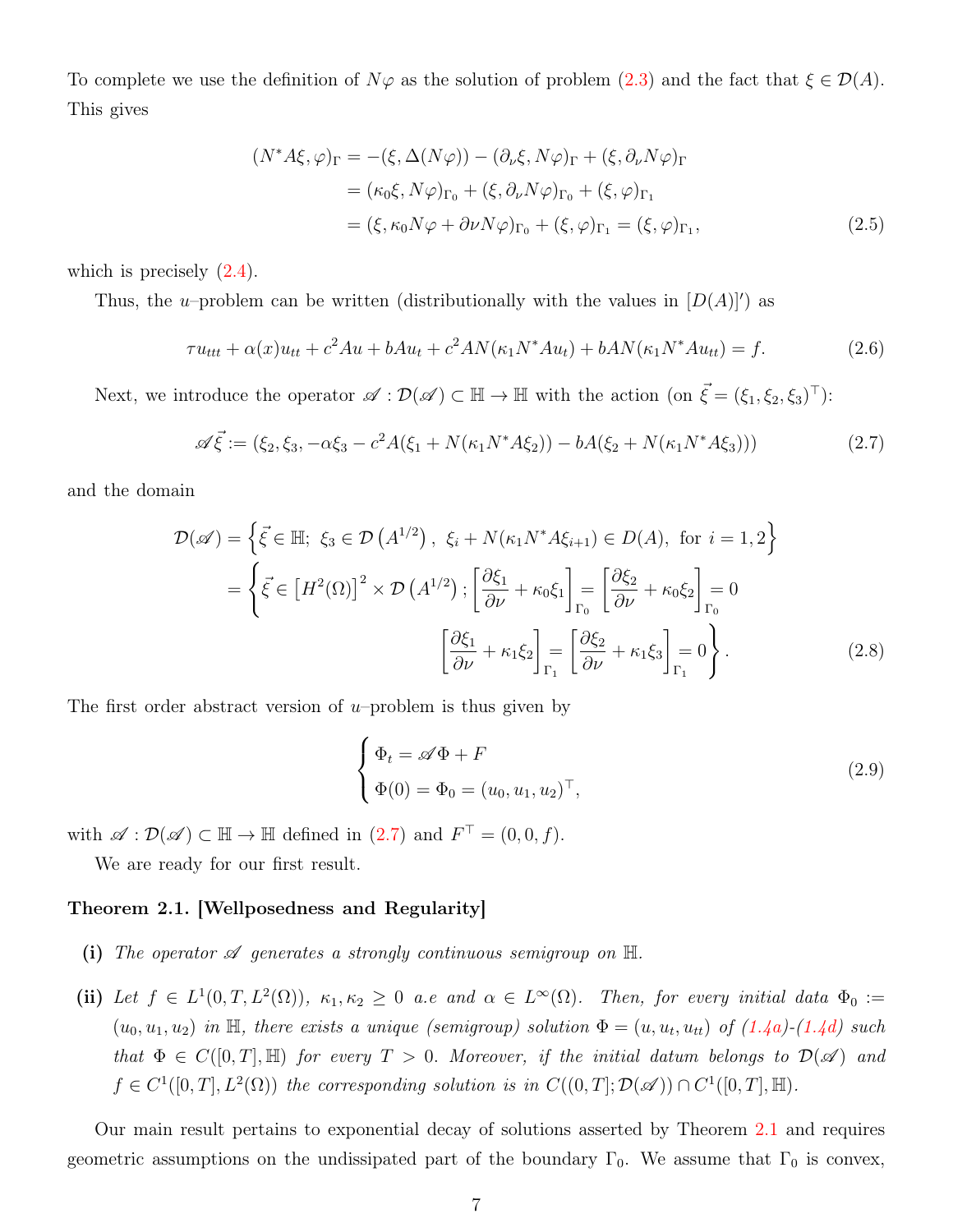in the sense of being described by the level set of a convex function. In addition, we require that the following "star shaped" condition holds:

$$
(x - x_0) \cdot \nu \le 0 \tag{2.10}
$$

on  $\Gamma_0$  for some  $x_0 \in \mathbb{R}^n$ .

<span id="page-7-0"></span>**Theorem 2.2.** [Uniform stability] Let  $\gamma(x) \geq 0$  and the geometric condition stated above holds true. The semigroup generated by  $\mathscr A$  is exponentially stable, i.e., there exist constants  $M \geq 1, \omega > 0$ such that

$$
\|\Phi(t)\|_{\mathbb{H}} \leq Me^{-\omega t} \|\Phi_0\|_{\mathbb{H}}
$$

for all  $\Phi_0 \in \mathbb{H}$ .

Remark 2.1. We note critical role being played by the fact that boundary conditions imposed are of Neumann type and there is nontrivial part of the boundary  $\Gamma_0$  which is not dissipated. It is known from the observability theory for wave equation, that standard techniques do not apply to uncontrolled Neumann parts of the boundary-[\[24,](#page-23-4) [23\]](#page-23-8) . The reason is that known multipliers do not collect the energy from this part of the boundary due to conflicting sign of the vector field on the undissipated part of the boundary. Recently, new geometric methods have been introduced in order to handle this difficulty. We shall adapt these methods to the present system.

Conclusion. The result of Theorem [2.2](#page-7-0) provides a positive answer to the question of exponential stabilizability of MGT equation in the critical case ( $\gamma \equiv 0$ ) via a boundary feedback supported only partially on  $\Gamma$  with the requirement of convexity imposed on  $\Gamma_0$ .

The remainder of this paper is devoted to the proofs of our main results.

## 3 Semigroup Generation

We recall that, topologically, the space  $\mathbb H$  introduced in the previous section is equivalent to

$$
\mathcal{D}\left(A^{1/2}\right) \times \mathcal{D}\left(A^{1/2}\right) \times L^2(\Omega) \tag{3.1}
$$

with the topology induced by the inner product defined, for all  $\vec{\xi} = (\xi_1, \xi_2, \xi_3)^{\top}, \vec{\varphi} = (\varphi_1, \varphi_2, \varphi_3)^{\top} \in \mathbb{H}$ , as

$$
(\vec{\xi}, \vec{\varphi})_{\mathbb{H}} = (A^{1/2}\xi_1, A^{1/2}\varphi_1) + b(A^{1/2}\xi_2, A^{1/2}\varphi_2) + (\xi_3, \varphi_3). \tag{3.2}
$$

Because of this equivalence we will be using the same H to denote both spaces. It is useful to notice that

<span id="page-7-1"></span>
$$
(A^{1/2}u, A^{1/2}v) = (\nabla u, \nabla v) + \kappa_0 \int_{\Gamma_0} uv d\Gamma_0
$$
\n(3.3)

We need to show that  $\mathscr{A}: \mathcal{D}(\mathscr{A}) \subset \mathbb{H} \to \mathbb{H}$  generates a strongly continuous semigroup on  $\mathbb{H}$ . It is convenient to introduce the following change of variables  $bz = bu_t + c^2u$  (see [\[27\]](#page-24-0)) which reduces the problem to a PDE–abstract ODE coupled system.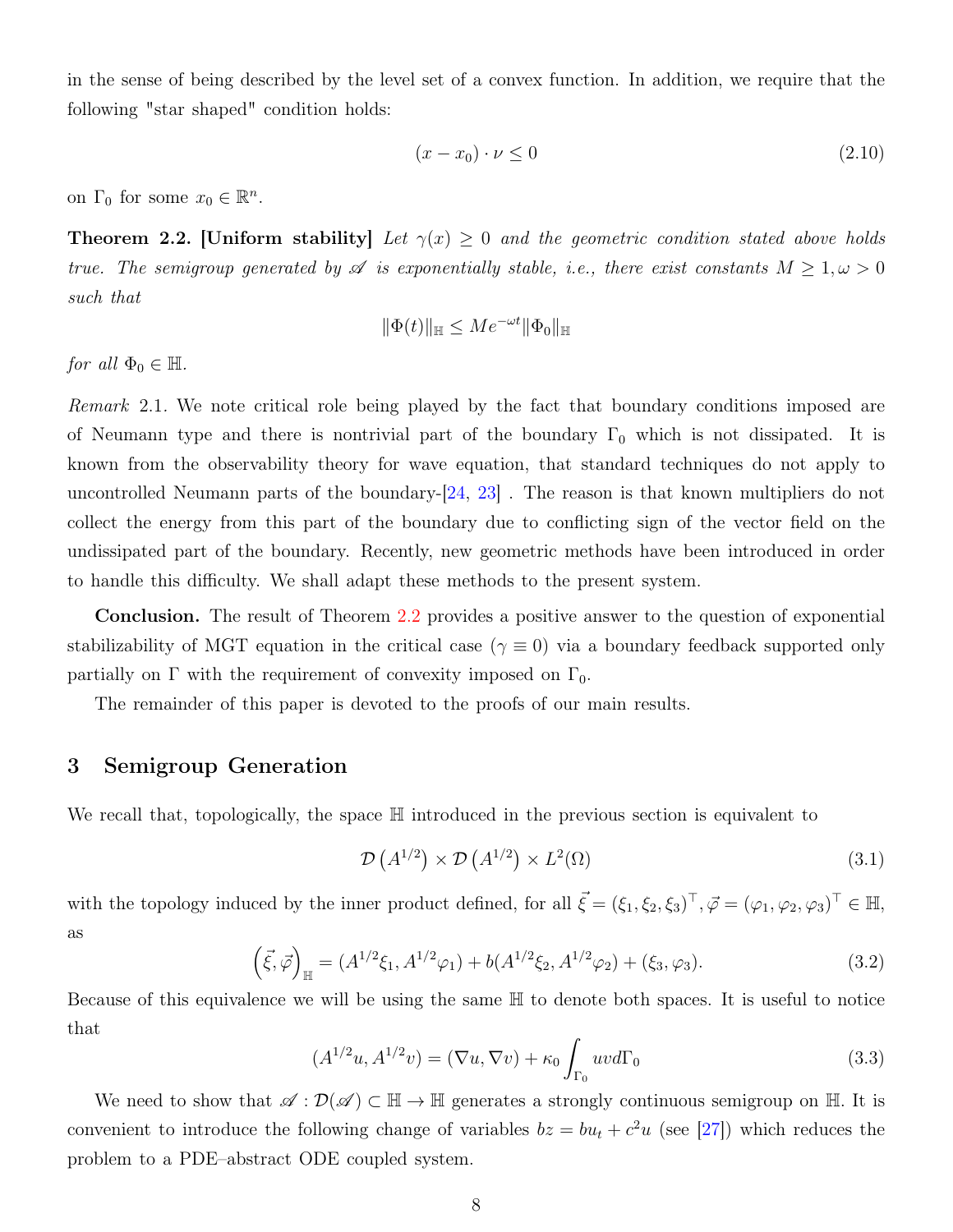Let  $M \in \mathcal{L}(\mathbb{H})$  defined by

$$
M\vec{\xi} = \left(\xi_1, \xi_2 + \frac{c^2}{b}\xi_1, \xi_3 + \frac{c^2}{b}\xi_2\right)
$$

which has inverse  $M^{-1} \in \mathcal{L}(\mathbb{H})$  given by

$$
M^{-1}\vec{\xi} = \left(\xi_1, \xi_2 - \frac{c^2}{b}\xi_1, \xi_3 - \frac{c^2}{b}\xi_2 + \frac{c^4}{b^2}\xi_1\right)
$$

and therefore is an isomorphism of  $\mathbb{H}$ . The next lemma makes precise the translation of u–problem to a different system involving a component of a suitable wave equation labeled by z.

<span id="page-8-2"></span>**Lemma 3.1.** Assume that the compatibility conditions

<span id="page-8-1"></span>
$$
\frac{\partial}{\partial \nu}u_0 + \kappa_0 u_0 = 0 \text{ on } \Gamma_0, \qquad \frac{\partial}{\partial \nu}u_0 + \kappa_1 u_1 = 0 \text{ on } \Gamma_1 \tag{3.4}
$$

hold. Then  $\Phi \in C^1(0,T;\mathbb{H}) \cap C(0,T;\mathcal{D}(\mathscr{A}))$  is a strong solution for  $(2.9)$  if, and only if,  $\Psi = M\Phi \in C^1(0,T;\mathbb{H})$  $C^1(0,T;\mathbb{H})\cap C(0,T;\mathcal{D}(\mathbb{A}))$  is a strong solution for

<span id="page-8-0"></span>
$$
\begin{cases} \Psi_t = A\Psi + G \\ \Psi(0) = \Psi_0 = M\Phi_0 = \left(u_0, u_1 + \frac{c^2}{b}u_0, u_2 + \frac{c^2}{b}u_1\right)^\top, \end{cases}
$$
\n(3.5)

where  $G = MF$  and  $\mathbb{A} = M \mathscr{A} M^{-1}$  with

$$
\mathcal{D}(\mathbb{A}) = \left\{ \vec{\xi} \in \left[ H^2(\Omega) \right]^2 \times \mathcal{D} \left( A^{1/2} \right) ; \left[ \frac{\partial \xi_2}{\partial \nu} + \kappa_0 \xi_2 \right]_{\Gamma_0} = 0, \left[ \frac{\partial \xi_2}{\partial \nu} + \kappa_1 \xi_3 \right]_{\Gamma_1} = 0 \right\}
$$
\n(3.6)

*Proof.* The only non-trivial step is to prove that boundary conditions (going from z to u–problem) match. To this end, assume that  $\Psi = (u, z, z_t) \in C^1(0,T;\mathbb{H}) \cap C(0,T;\mathcal{D}(\mathbb{A}))$  is a strong solution for [\(3.5\)](#page-8-0). Let

$$
\Upsilon(t) := \left. \left( \frac{\partial u(t)}{\partial \nu} + \kappa_0 u(t) \right) \right|_{\Gamma_0}, \ t \ge 0
$$

and notice that  $b\Upsilon_t + c^2\Upsilon = 0$  for all t. This along with the compatibility condition  $(3.4)_1(\Upsilon(0) = 0)$  $(3.4)_1(\Upsilon(0) = 0)$ implies that  $\Upsilon \equiv 0$ . The same argument *mutatis mutandis* recovers the boundary condition for u on  $\Gamma_1$ . The proof is then complete.  $\Box$ 

For  $\vec{\xi} = (\xi_1, \xi_2, \xi_3)^T \in \mathcal{D}(\mathbb{A})$  a basic algebraic computation yields the explicit formula for A.

$$
\mathbb{A}\vec{\xi} = \left(\xi_2 - \frac{c^2}{b}\xi_1, \xi_3, -\gamma\left(\xi_3 - \frac{c^2}{b}\xi_2 + \frac{c^4}{b^2}\xi_1\right) - bA\xi_2 - b\kappa_1 ANN^*A\xi_3\right) \tag{3.7}
$$

where  $\gamma = \alpha - \frac{c^2}{l}$ b  $\in L^{\infty}(\Omega).$ 

We are ready for our generation result.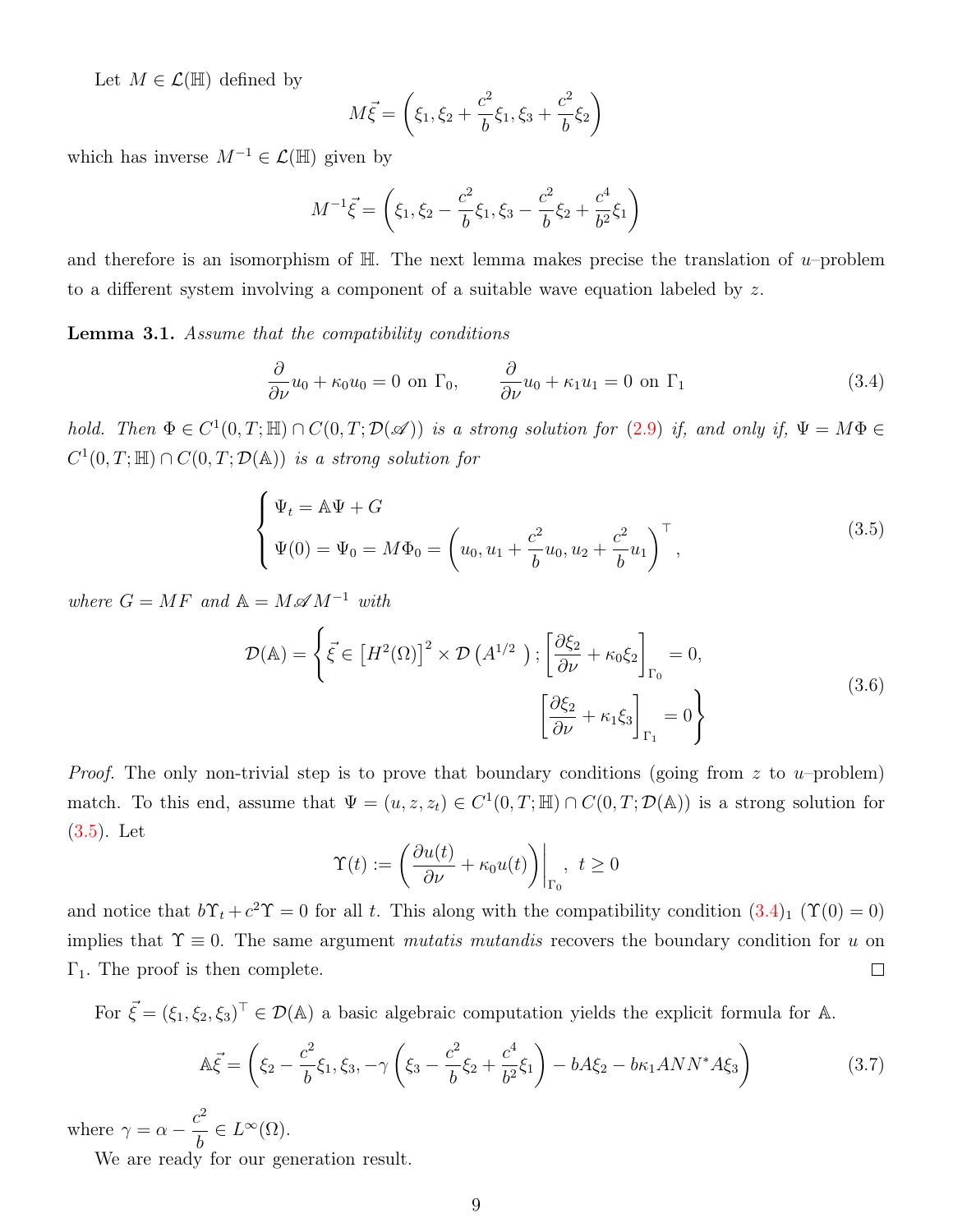<span id="page-9-2"></span>*Proof.* Equivalently, we show that A generates a strongly continuous semigroup on  $\mathbb{H}$ . If  $\{S(t)\}_{t>0}$  is the said semigroup then  $\{T(t)\}_{t\geq 0}$ ,  $T(t) := M^{-1}S(t)M$ ,  $t \geq 0$ , will be the semigroup generated by  $\mathscr A$ . Write  $\mathbb{A} = \mathbb{A}_d + P$  where

$$
P\vec{\xi} = \left(\xi_2, 0, \frac{\gamma c^2}{b} \left(\xi_2 - \frac{c^2}{b} \xi_1\right) + (1 - \gamma)\xi_3\right), \quad \vec{\xi} \in \mathbb{H}
$$

is bounded in H and

$$
\mathbb{A}_d \vec{\xi} = \left( -\frac{c^2}{b} \xi_1, \xi_3, -\xi_3 - bA(\xi_2 + N(\kappa_1 N^* A \xi_3)) \right), \ \vec{\xi} \in \mathcal{D}(\mathbb{A}_d), \tag{3.8}
$$

where  $\mathcal{D}(\mathbb{A}_d) := \mathcal{D}(\mathbb{A})$ . It then suffices to prove generation of  $\mathbb{A}_d$  on  $\mathbb{H}$ , see [\[28,](#page-24-3) Page 76]

We start by showing dissipativity: for  $\vec{\xi} = (\xi_1, \xi_2, \xi_3)^T \in \mathcal{D}(\mathbb{A})$  we have

$$
\left(\mathbb{A}_{d}\vec{\xi},\vec{\xi}\right)_{\mathbb{H}} = -\frac{c^{2}}{b}||A^{1/2}\xi_{1}||_{L^{2}(\Omega)}^{2} + b\left(A^{1/2}\xi_{3}, A^{1/2}\xi_{2}\right)
$$

$$
-||\xi_{3}||_{L^{2}(\Omega)}^{2} - b(A^{1/2}\xi_{2}, A^{1/2}\xi_{3}) - b||\sqrt{\kappa_{1}}\xi_{3}||_{L^{2}(\Gamma_{1})}^{2}
$$

$$
= -\frac{c^{2}}{b}||A^{1/2}\xi_{1}||_{L^{2}(\Omega)}^{2} - ||\xi_{3}||_{L^{2}(\Omega)}^{2} - b||\sqrt{\kappa_{1}}\xi_{3}||_{L^{2}(\Gamma_{1})}^{2} \leq 0,
$$

hence,  $\mathbb{A}_d$  is dissipative in H.

For maximality in H, given any  $L = (f, g, h) \in \mathbb{H}$  we need to show that there exists  $\Psi =$  $(\xi_1, \xi_2, \xi_3)^T \in \mathcal{D}(\mathbb{A})$  such that  $(\lambda - \mathbb{A}_d)\Psi = L$ , for some  $\lambda > 0$ . This leads to a solvability of the system of equations:

<span id="page-9-1"></span>
$$
\begin{cases}\n\lambda \xi_1 + \frac{c^2}{b} \xi_1 = f, \\
\lambda \xi_2 - \xi_3 = g, \\
\lambda \xi_3 + \xi_3 + bA(\xi_2 + N(\kappa_1 N^* A \xi_3)) = h,\n\end{cases}
$$
\n(3.9)

which implies  $\xi_1 =$  $\sqrt{ }$  $\lambda$  +  $c^2$ b  $\setminus$ <sup>-1</sup>  $f \in \mathcal{D}(A^{1/2})$ . Moreover, since  $A^{-1} \in \mathcal{L}(L^2(\Omega))$  a combination of the second and third equations above yields

<span id="page-9-0"></span>
$$
K_{\lambda}\xi_3 = \lambda A^{-1}h - bg \tag{3.10}
$$

where  $K_{\lambda}: L^2(\Omega) \to L^2(\Omega)$  acts on an element  $\xi \in L^2(\Omega)$  as

$$
K_{\lambda}\xi = \left[ (\lambda^2 + \lambda)A^{-1} + b(I + \lambda N(\kappa_1 N^*A)) \right] \xi.
$$

We now notice the restriction  $K_{\lambda}|_{\mathcal{D}(A^{1/2})}$  is strictly positive. Indeed it follows by  $(2.4)$  that, given  $\xi \in \mathcal{D}(A^{1/2})$  we have

$$
(K_{\lambda}\xi, \xi)_{\mathcal{D}(A^{1/2})} = (\lambda^2 + \lambda) \|\xi\|_2^2 + b \|A^{1/2}\xi\|_2^2 + b\lambda (A^{1/2}N(\kappa_1 N^*A)\xi, A^{1/2}\xi)
$$
  
=  $(\lambda^2 + \lambda) \|\xi\|_2^2 + b \|A^{1/2}\xi\|_2^2 + b\lambda \|\sqrt{\kappa_1}N^*A\xi\|_{\Gamma_1}^2 > 0.$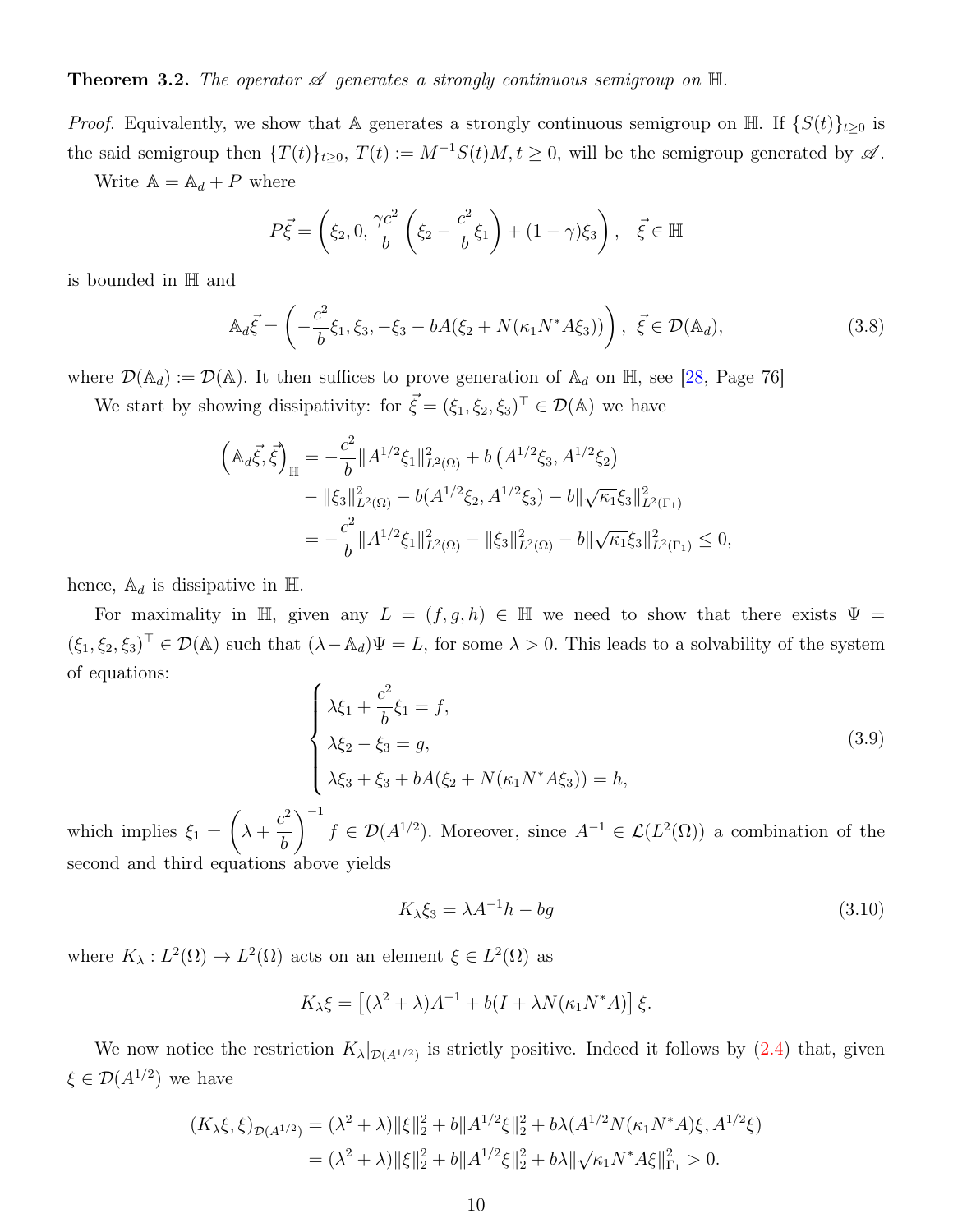Among the consequences of positivity, is the fact that  $K_{\lambda p}^{-1}$  $_{\mathcal{D}(A^{1/2})}^{-1} \in \mathcal{L}(\mathcal{D}(A^{1/2}))$ . Therefore, since  $\lambda A^{-1}h - bg \in \mathcal{D}(A^{1/2})$  we have that

$$
\xi_3 := K_{\lambda}^{-1}(\lambda A^{-1}h - bg) \in \mathcal{D}(A^{1/2})
$$

is the solution of  $(3.10)$ . Finally,

$$
\xi_2 = \lambda^{-1}(\xi_3 + g) \in \mathcal{D}(A^{1/2}).
$$

For the final step to conclude membership of  $(\xi_1, \xi_2, \xi_3)$  in  $\mathcal{D}(\mathbb{A})$  we look at the *abstract* version of the description of  $\mathcal{D}(\mathbb{A})$ :

$$
\mathcal{D}(\mathbb{A}) = \left\{ \vec{\xi} \in \mathbb{H}; \ \xi_2 + N(\kappa_1 N^* A \xi_3) \in \mathcal{D}(A) \right\}
$$

whereby one only needs to check that  $\xi_2 + N(\kappa_1 N^* A \xi_3) \in \mathcal{D}(A)$  since the regularity for the triple  $(\xi_1, \xi_2, \xi_3)$  to belong to H was already established. The desired regularity will follow from  $(3.9)$ , which implies

$$
b\lambda(\xi_2+N(\kappa_1N^*A\xi_3))=-(\lambda^2+\lambda)A^{-1}\xi_3+\lambda A^{-1}h\in\mathcal{D}(A),
$$

since  $\xi_3, h \in L^2(\Omega)$ .

The proof is complete.

Theorem [2.1\(](#page-6-0)b) then follows as a straightforward corollary of Theorem [3.2](#page-9-2) and Lemma [\(3.1\)](#page-8-2).

## 4 Stabilization

Our stability results rely on a chain of estimates developed through the process of the proof whose main ingredient is to propagate dissipation from a portion of the boundary  $\Gamma_1$  into the entire domain. Let us first outline the main conceptual ideas.

- (i) In order to handle the estimates on  $\Gamma_0$  the undissipated part of the boundary a typical radial vector field leads to conflicting signs in front of tangential boundary-time derivative. In order to handle this, special vector fields are introduced which are constructed locally by "bending " tangentially the radial field on the undissipated part of the boundary. This can be accomplished by exploiting convexity of  $\Gamma_0$  along with a general star shaped requirement. Having a vector field which is tangential to the boundary allows us to annihilate the normal component of this vector field – taking care of the tangential derivatives on the undissipated part of the boundary (note that in the Dirichlet case, the contribution on the undissipated part of the boundary is just zero).
- (ii) On the absorbing part of the boundary  $\Gamma_1$  we use the fact that the time derivative of the solution is given through the energy relation. By applying microlocal analysis argument, one estimates the space-time tangential contribution of the solution in terms of the time time derivatives and some lower order terms.

 $\Box$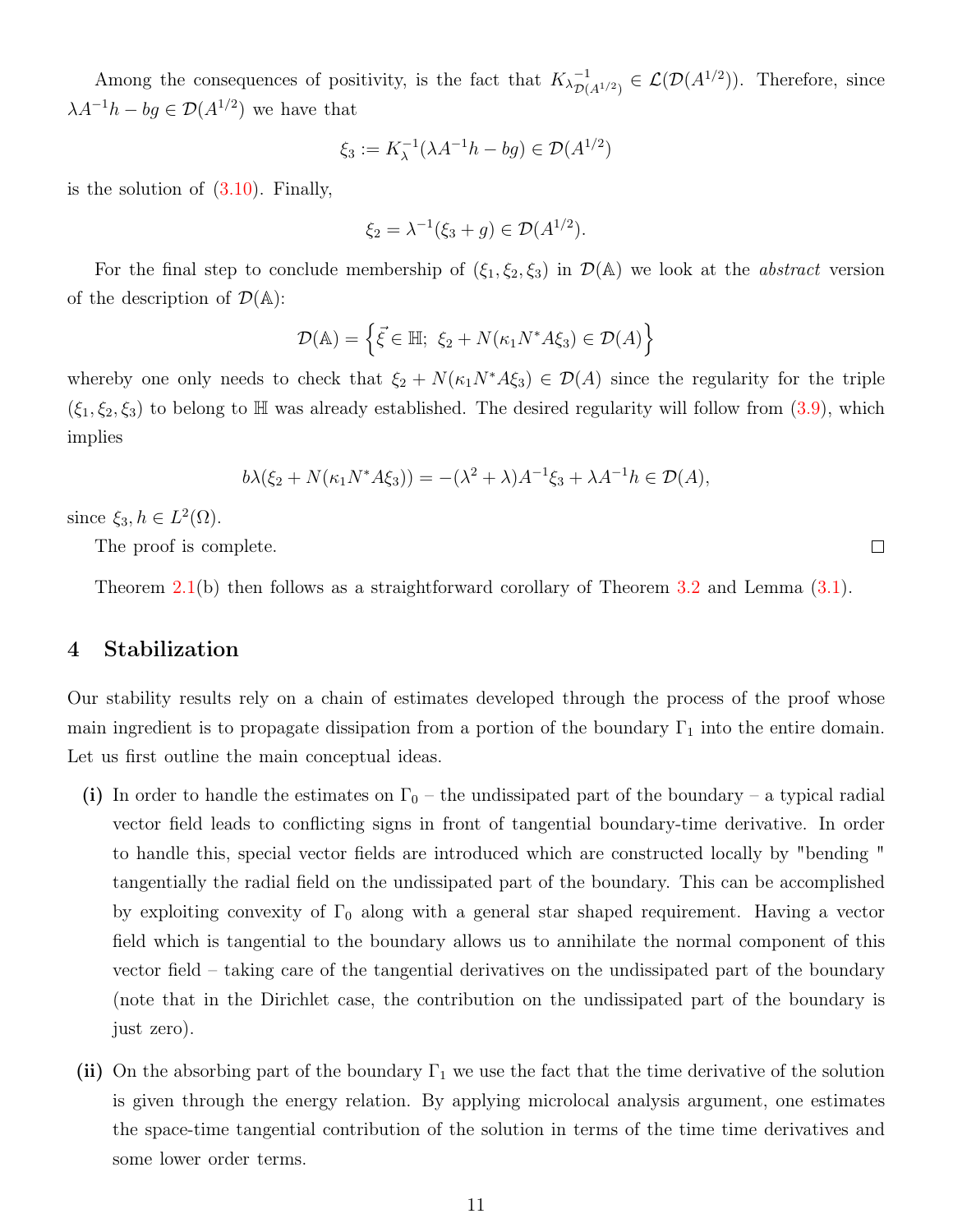(iii) The resulting lower order terms are eliminated by a suitable compactness- uniqueness argument.

We start by introducing the energy functional. We work with smooth (classical solutions) guaranteed by Theorem [2.1](#page-6-0) and then Theorem [2.2](#page-7-0) is obtained via density argument along with the convexity of the energy functional.

Let  $(u, u_t, u_{tt}) \in \mathbb{H}$  be a classical solution of  $(2.9)$  and recall the corresponding z-problem deter-mined via [\(3.5\)](#page-8-0), from which follows that  $z = u_t + \frac{c^2}{b}$  $\frac{b^2}{b}u$  solves the equation

<span id="page-11-1"></span>
$$
z_{tt} + bA(z_t + N(\kappa_1 N^* A z)) = -\gamma u_{tt} + f,\tag{4.1}
$$

with initial conditions described in  $(3.5)$ .

With this notation, we define the functional  $E(t) = E_0(t) + E_1(t)$  where  $E_i : [0, T] \to \mathbb{R}_+$   $(i = 0, 1)$ are defined by

$$
E_1(t) := \frac{b}{2} \|A^{1/2}z\|_2^2 + \frac{1}{2} \|z_t\|_2^2 + \frac{c^2}{2b} \|\gamma^{1/2} u_t\|_2^2
$$
\n(4.2)

and

$$
E_0(t) := \frac{1}{2} ||\alpha^{1/2} u_t||_2^2 + \frac{c^2}{2} ||A^{1/2} u||_2^2.
$$
\n(4.3)

 $\Box$ 

The next lemma guarantees that stability of solutions in H is equivalent to uniform exponential decay of the function  $t \mapsto E(t)$ . One thing to notice is that  $E_1(t)$  is dissipative along the unforced solution. This no longer holds for the full energy  $E(t)$ .

<span id="page-11-0"></span>**Lemma 4.1.** Let  $\Phi = (u, u_t, u_{tt})$  be a weak solution for the u- problem in  $\mathbb{H}$  and assume that [\(3.4\)](#page-8-1) is in force. Then the following statements are equivalent:

- **a**)  $t \mapsto ||\Phi(t)||_{\mathbb{H}}^2$  decays exponentially.
- **b**)  $t \mapsto ||M\Phi(t)||_{\mathbb{H}}^2 = ||(u, z, z_t)||_{\mathbb{H}}^2$  decays exponentially.
- c)  $t \mapsto E(t)$  decays exponentially.

*Proof.* Proof relies on algebraic manipulations. Details can be found in [\[1\]](#page-21-1).

*Remark* 4.1. The purpose of Lemma  $(4.1)$  is that it allows us to use both the expression of the energy  $E(t) = E_0(t) + E_1(t)$  and the norm of the solution  $\|(u, z, z_t)\|_{\mathbb{H}}^2$  interchangeably. The specific structure of the energy contributes to a discovery of certain invariances and dissipative laws. However, from the topological point of view, it is essential that the following three quantities  $||A^{1/2}z||_2$ ,  $||z_t||_2$  and  $\|\nabla u\|_2$  display the appropriate decays.

The next proposition provides the set of main identities for the linear stabilization in H.

**Proposition 4.2.** Let  $T > 0$ . If  $(u, z, z_t)$  is a classical solution of  $(3.5)$  then the following holds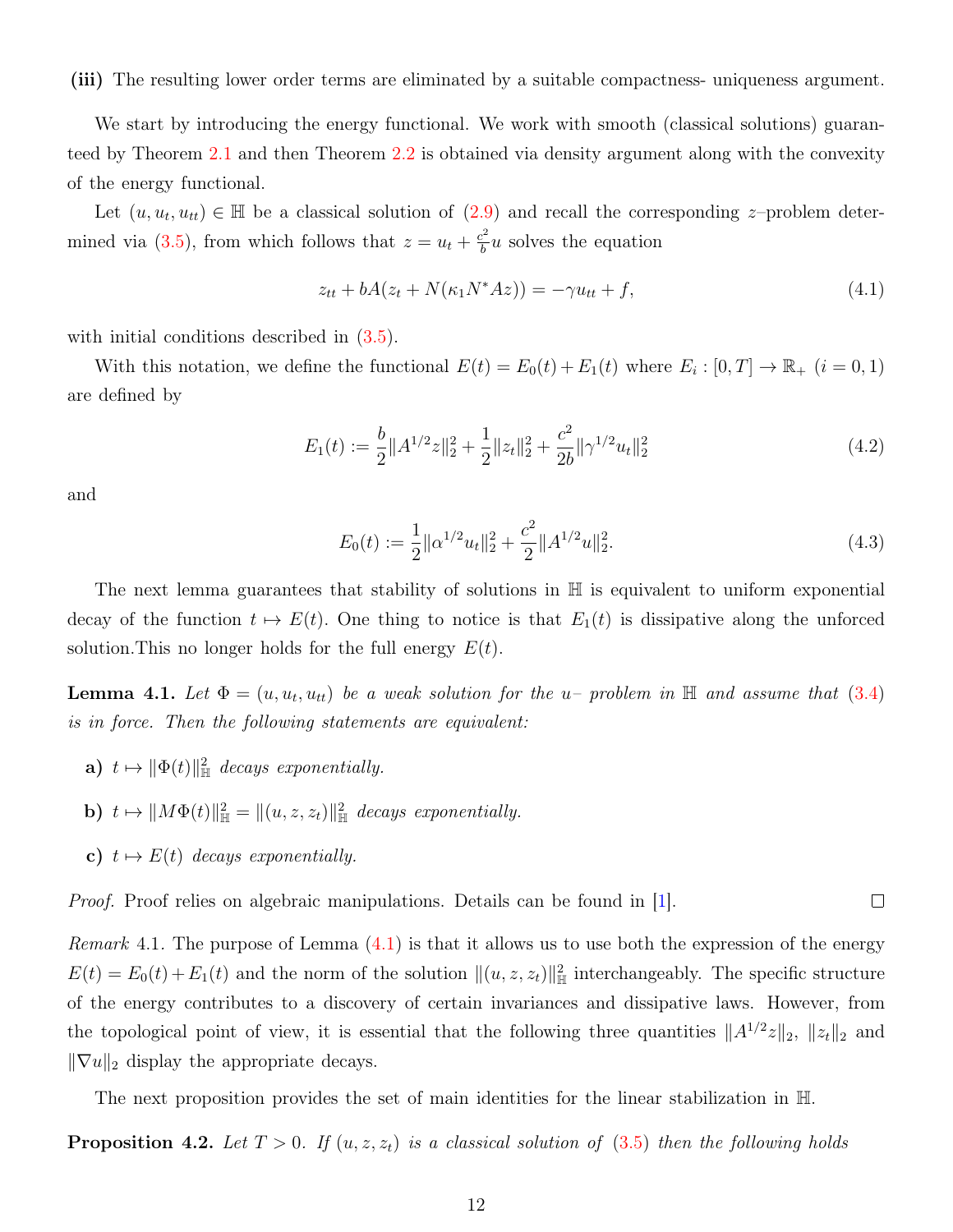(i) (Energy Identity)  $For\ 0 \leq t \leq T$ ,

<span id="page-12-1"></span><span id="page-12-0"></span>
$$
E_1(T) + b \int_t^T \int_{\Gamma_1} \kappa_1 z_t^2 d\Gamma_1 ds + \int_t^T \int_{\Omega} \gamma u_{tt}^2 d\Omega ds = E_1(t) + \int_t^T \int_{\Omega} f z_t d\Omega ds. \tag{4.4}
$$

(ii) Energy ( $L^1$ -norm)-Reconstruction. For  $0 < s < T/2$ ,

$$
\int_{s}^{T-s} E_{1}(t)dt \lesssim [E_{1}(s) + E_{1}(T-s)]
$$
  
+
$$
C_{T} \left[ b \int_{\Sigma_{1}} \kappa_{1} z_{t}^{2} d\Sigma_{1} + \int_{Q} \gamma u_{tt}^{2} dQ + l \sigma t_{\delta}(z) \right] + C_{T} \int_{Q} f^{2} dQ.
$$
  
where  $l \sigma t_{\delta}(z) \le C_{\delta} \sup_{t \in [0,T]} \left\{ ||z||_{H^{1-\delta}(\Omega)}^{2} + ||z_{t}||_{H^{-\delta}(\Omega)}^{2} \right\}, \text{ for } \delta > 0.$  (4.5)

Remark 4.2. Notice that the energy identity  $(4.4)$  involves only partial information on the dynamics. In fact  $E_1(t)$  does not reconstruct  $\|\nabla u\|_2$ , a critical ingredient of the MGT system. The second inequality [\(4.5\)](#page-12-1) is an "almost" reconstruction of partial energy in terms of the dissipation and lower order terms.

*Proof.* 1. Proof of [\(4.4\)](#page-12-0). Let, on  $\mathbb{H}$ , the bilinear form  $\langle \cdot, \cdot \rangle$  be given by

$$
\langle \vec{\xi}, \vec{\varphi} \rangle = b \left( A^{1/2} \xi_2, A^{1/2} \varphi_2 \right) + (\xi_3, \varphi_3) + \frac{c^2}{b} \left( \gamma \left( \xi_2 - \frac{c^2}{b} \xi_1 \right), \varphi_2 - \frac{c^2}{b} \varphi_1 \right)
$$
(4.6)

for all  $\vec{\xi} = (\xi_1, \xi_2, \xi_3)^T, \vec{\varphi} = (\varphi_1, \varphi_2, \varphi_3)^T \in \mathbb{H}$ , which is continuous. Moreover, recalling that  $\Psi(t) =$  $(u(t), z(t), z_t(t))$  it follows that  $2E_1(t) = \langle \Psi(t), \Psi(t) \rangle$ . Therefore,

$$
\frac{dE_1(t)}{dt} = \left\langle \frac{d\Psi(t)}{dt}, \Psi(t) \right\rangle = \left\langle \mathbb{A}\Psi(t) + G, \Psi(t) \right\rangle
$$
  
\n
$$
= \left\langle \left( z - \frac{c^2}{b} u, z_t, -\gamma \left( z_t - \frac{c^2}{b} z + \frac{c^4}{b^2} u \right) - bA(z_t + N(\kappa_1 N^* A z)) + f \right), \Psi(t) \right\rangle
$$
  
\n
$$
= \left( -\gamma \left( z_t - \frac{c^2}{b} z + \frac{c^4}{b^2} u \right) - bA(z_t + N(\kappa_1 N^* A z)) + f, z_t \right)
$$
  
\n
$$
+ b \left( A^{1/2} z_t, A^{1/2} z \right) + \frac{c^2}{b} \left( \gamma \left( z_t - \frac{c^2}{b} \left( z - \frac{c^2}{b} u \right) \right), z - \frac{c^2}{b} u \right)
$$
  
\n
$$
= - \left( \gamma \left( z_t - \frac{c^2}{b} z + \frac{c^4}{b^2} u \right), z_t \right) - b(A(z_t + N(\kappa_1 N^* A z)), z_t)
$$
  
\n
$$
+ b \left( A^{1/2} z_t, A^{1/2} z \right) + (f, z_t) + \frac{c^2}{b} \left( \gamma \left( z_t - \frac{c^2}{b} \left( z - \frac{c^2}{b} u \right) \right), z - \frac{c^2}{b} u \right)
$$
  
\n
$$
= - \int_{\Omega} \left( z_t - \frac{c^2}{b} z + \frac{c^4}{b^2} u \right) \left( z_t - \frac{c^2}{b} z + \frac{c^4}{b^2} u \right) d\Omega - b \int_{\Gamma_1} \kappa_1 z_t^2 d\Gamma_1 + (f, z_t)
$$
  
\n
$$
= - \int_{\Omega} \gamma u_{tt}^2 d\Omega - b \int_{\Gamma_1} \kappa_1 z_t^2 d\Gamma_1 + \int_{\Omega} f z_t d\Omega
$$

since  $z_t - \frac{c^2}{h}$  $\frac{c^2}{b}z + \frac{c^4}{b^2}$  $\frac{c^*}{b^2}u = u_{tt}$ . Identity [\(4.4\)](#page-12-0) then follows by an integration in time on  $(t, T)$ .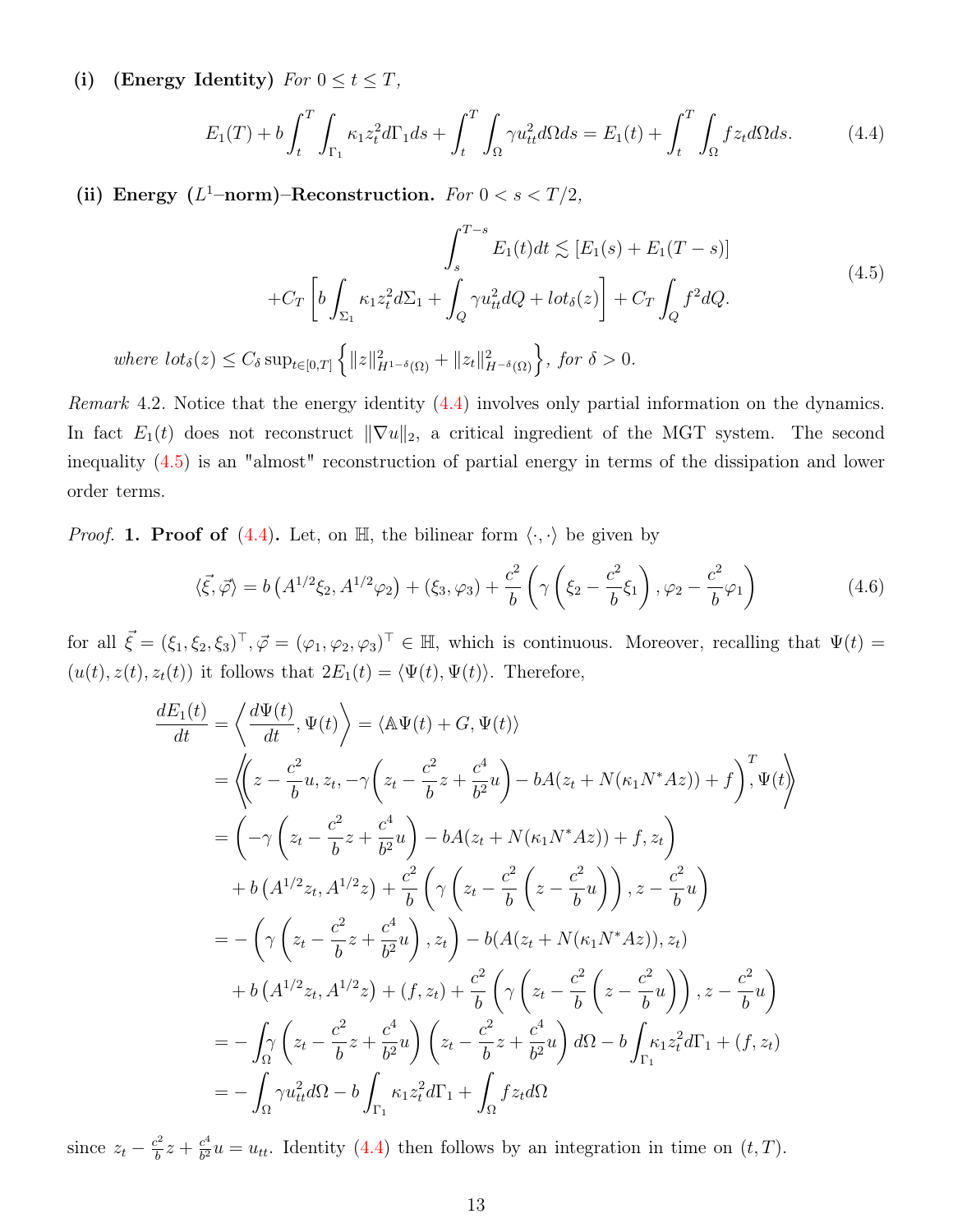2. Proof of  $(4.5)$  This second part will be established via multipliers technique making strong use of the geometrical conditions preceding the statement of Theorem [2.2.](#page-7-0) However, due to the fact that Neumann boundary conditions are imposed on the acoustic pressure  $u$  and the absorbtion of the energy (dissipation) occurs only on a portion  $(\Gamma_1)$  of it, standard radial multipliers used in observability theory of waves do not apply. There is a conflicting sign requirement for the vector field to be constructed [\[24,](#page-23-4) [22\]](#page-23-9). To resolve this issue one needs to construct a different multiplier with the property that its Jacobian generates a positive metric, and at the same time complies with the conflicting sign on  $\Gamma_1$ . This has been accomplished (see for instance  $[24]$ ) under the condition that the non-dissipative part of the boundary is conve and leads to a construction of a special vector field  $h \in C^1$  which enjoys the following properties [\[22\]](#page-23-9)

$$
h \cdot \nu = 0 \text{ on } \Gamma_0, \quad J(h(x)) \ge c_0 > 0, x \in \Omega
$$

where  $J(h)$  denotes the Jacobian matrix of the vector field h. Such vector field has been constructed in [\[24\]](#page-23-4) based on the idea introduced in [\[32\]](#page-24-4) and further generalised in [\[22\]](#page-23-9) for domains  $\Omega$  with the properties:  $\Gamma_0$  is a *convex part* of  $\Gamma$  which also satisfies star shaped condition:

<span id="page-13-1"></span><span id="page-13-0"></span>
$$
(x - x_0) \cdot \nu \leq 0, \text{ on } \Gamma_0, \text{ for some } x_0 \in \mathbb{R}^n
$$
\n
$$
(4.7)
$$

The condition [\(4.7\)](#page-13-0) guarantees that a sufficiently large portion of the boundary  $\Gamma$  is under absorbtion. This is typical condition required by Moravetz-Strauss theory. However, convexity of  $\Gamma_0$ is a new requirement. This allows for a construction of suitable vector field with the postulated properties. The construction is based on a perturbation [bending tangentially] of the radial vector field. With that field h in hand, we first multiply equation  $(4.1)$  by  $h \cdot \nabla z$  integrate by parts in  $(s, T - s) \times \Omega$ . This gives

$$
\frac{b}{2} \int_{s}^{T-s} \int_{\Omega} J(h) |\nabla z|^{2} d\Omega dt + \frac{1}{2} \int_{s}^{T-s} \int_{\Omega} (z_{t}^{2} - b|\nabla z|^{2}) \operatorname{div}(h) d\Omega dt =
$$
\n
$$
- \int_{s}^{T-s} \int_{\Omega} \gamma u_{tt} (h \cdot \nabla z) d\Omega dt - \int_{\Omega} z_{t} (h \cdot \nabla z) d\Omega \Big|_{s}^{T-s}
$$
\n
$$
+ \frac{1}{2} \int_{s}^{T-s} \int_{\Gamma_{1}} (z_{t}^{2} - b|\nabla z|^{2}) (h \cdot \nu) d\Gamma_{1} dt + \frac{1}{2} \int_{s}^{T-s} \int_{\Gamma_{0}} (z_{t}^{2} - b|\nabla z|^{2}) (h \cdot \nu) d\Gamma_{0} dt \qquad (4.8)
$$
\n
$$
+ b \int_{s}^{T-s} \int_{\Gamma} \partial_{\nu} z (h \cdot \nabla z) d\Gamma dt + \int_{s}^{T-s} \int_{\Omega} f(h \cdot \nabla z) d\Omega dt. \qquad (4.9)
$$

where we notice that the second term in [\(4.8\)](#page-13-1) vanishes since  $h \cdot \nu = 0$  on  $\Gamma_0$ .

Next, we multiply equation [\(4.1\)](#page-11-1) by zdiv(h) and integrate by parts in  $(s, T - s) \times \Omega$ . This leads to

<span id="page-13-2"></span>
$$
\frac{1}{2} \int_s^{T-s} \int_{\Omega} \left( b|\nabla z|^2 - z_t^2 \right) \operatorname{div}(h) d\Omega dt = \frac{b}{2} \int_s^{T-s} \int_{\Gamma} \partial_{\nu} z z \operatorname{div}(h) d\Gamma dt
$$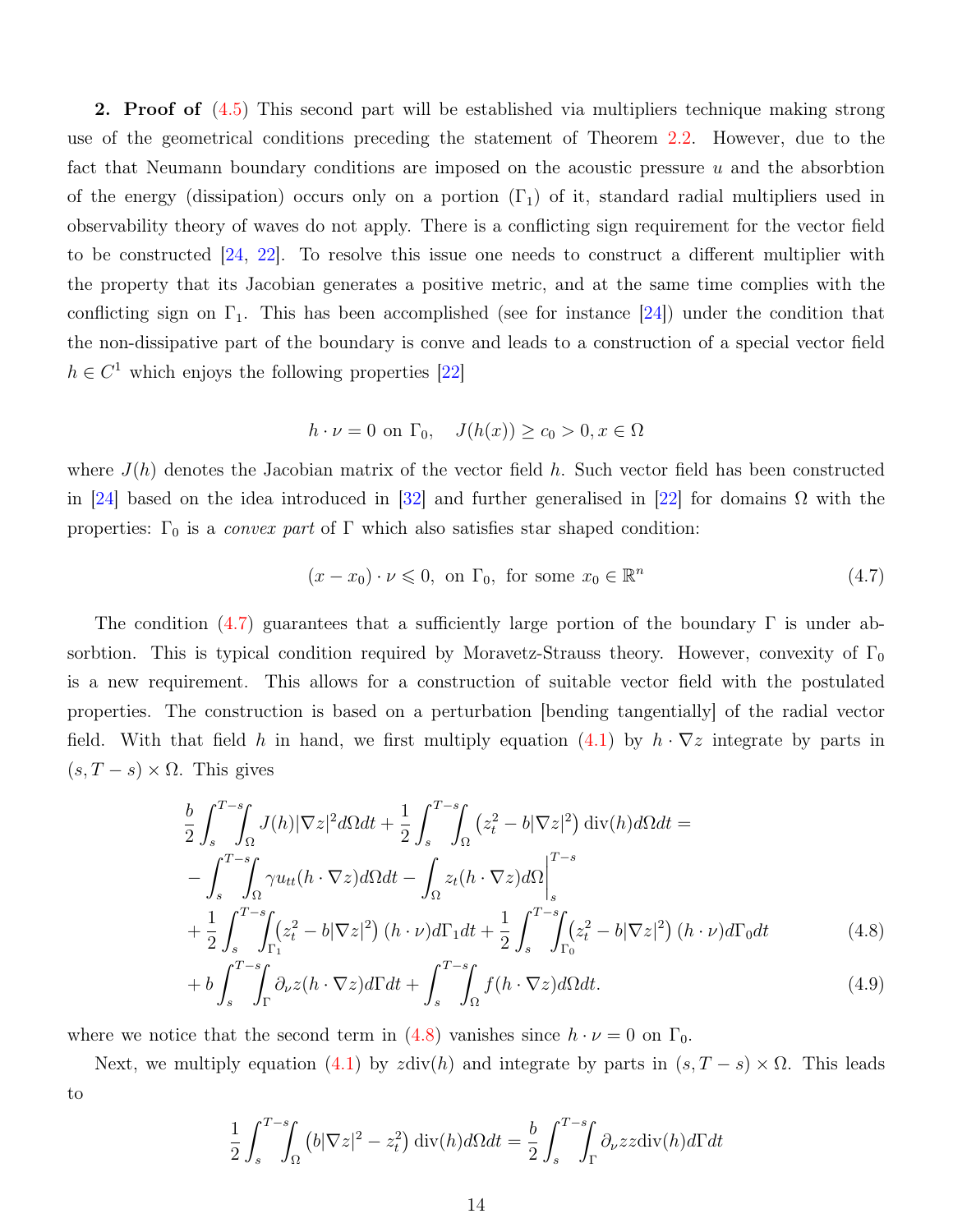<span id="page-14-0"></span>
$$
-\frac{1}{2} \int_{s}^{T-s} \int_{\Omega} \gamma u_{tt} z \operatorname{div}(h) d\Omega dt - \frac{1}{2} \int_{\Omega} z_t z \operatorname{div}(h) d\Omega \Big|_{s}^{T-s} - \frac{b}{2} \int_{s}^{T-s} \int_{\Omega} z \nabla z \cdot \nabla (\operatorname{div}(h)) d\Omega dt + \frac{1}{2} \int_{s}^{T-s} \int_{\Omega} f z \operatorname{div}(h) d\Omega dt.
$$
 (4.10)

Adding  $(4.9)$  with  $(4.10)$  we have

$$
\frac{b}{2} \int_{s}^{T-s} \int_{\Omega} J(h) |\nabla z|^{2} d\Omega dt =
$$
\n
$$
- \int_{s}^{T-s} \int_{\Omega} \gamma u_{tt} A_{h}(z) d\Omega dt - \int_{\Omega} z_{t} A_{h}(z) d\Omega \Big|_{s}^{T-s} + \int_{s}^{T-s} \int_{\Omega} f A_{h}(z) d\Omega dt
$$
\n
$$
+ \frac{1}{2} \int_{s}^{T-s} \int_{\Gamma_{1}} (z_{t}^{2} - b|\nabla z|^{2}) (h \cdot \nu) d\Gamma_{1} dt + b \int_{s}^{T-s} \int_{\Gamma} \partial_{\nu} z A_{h}(z) d\Gamma dt
$$
\n
$$
- \frac{b}{2} \int_{s}^{T-s} \int_{\Omega} z \nabla z \cdot \nabla (\text{div}(h)) d\Omega dt \qquad (4.12)
$$

where  $A_h(z) = h \cdot \nabla z + \frac{1}{2}$  $\frac{1}{2}z \text{div}(h)$ . Notice now that, we have the upper estimate  $||A_hz||^2_{L^2(\Omega)} \lesssim$  $\|\nabla z\|_{L^2(\Omega)}^2 + \|z\|_{L^2(\Omega)}^2$ , which combined with Peter-Paul's inequality implies

<span id="page-14-3"></span><span id="page-14-2"></span>
$$
\left| \int_{s}^{T-s} \int_{\Omega} \gamma u_{tt} A_h(z) d\Omega dt \right| \lesssim \frac{b}{2} \int_{s}^{T-s} \int_{\Omega} \varepsilon |\nabla z|^2 d\Omega dt + C_{\varepsilon} \left[ \int_{s}^{T-s} \int_{\Omega} \gamma |u_{tt}|^2 d\Omega dt + l \sigma \delta(z) \right]
$$
(4.13)

for  $\varepsilon > 0$  to be precised later. Analogously, we deal with the last integral in the RHS of [\(4.12\)](#page-14-2) as follows

<span id="page-14-4"></span>
$$
\left| \frac{b}{2} \int_{s}^{T-s} \int_{\Omega} z \nabla z \nabla (\text{div}(h)) d\Omega dt \right| \lesssim \frac{b}{2} \int_{s}^{T-s} \int_{\Omega} \varepsilon |\nabla z|^{2} d\Omega dt + C_{\varepsilon} l \sigma_{\delta}(z). \tag{4.14}
$$

Plugging [\(4.13\)](#page-14-3) and [\(4.14\)](#page-14-4) into [\(4.12\)](#page-14-2) and choosing  $\varepsilon < J(h)/2$  we conclude the following upper estimate for the potential energy of z

<span id="page-14-5"></span>
$$
\frac{b}{2} \int_{s}^{T-s} \int_{\Omega} |\nabla z|^{2} d\Omega dt \lesssim [E_{1}(s) + E_{1}(T)] + b \int_{\Sigma_{1}} \kappa_{1} |z_{t}|^{2} d\Sigma_{1}
$$
\n
$$
+ \gamma \int_{Q} |u_{tt}|^{2} dQ + \frac{b}{2} \int_{s}^{T-s} \int_{\Gamma_{1}} |\nabla z|^{2} (h \cdot \nu) d\Gamma_{1} dt
$$
\n
$$
+ b \int_{s}^{T-s} \int_{\Gamma} \partial_{\nu} z A_{h}(z) d\Gamma dt + \int_{Q} f^{2} dQ + l \sigma t_{\delta}(z).
$$
\n(4.15)

In order to obtain the estimate for the kinetic part of the energy, we multiply  $(4.1)$  by z and integrate by parts over  $(s, T - s) \times \Omega$  to obtain

$$
\int_{s}^{T-s} \int_{\Omega} \left[ b|\nabla z|^2 - z_t^2 \right] d\Omega dt + \int_{s}^{T-s} \int_{\Gamma_0} \kappa_0 z^2 d\Gamma_0 dt = \int_{s}^{T-s} \int_{\Omega} f z d\Omega dt
$$

<span id="page-14-1"></span><sup>&</sup>lt;sup>3</sup>By  $a \lesssim b$  we mean that there exists a constant  $C > 0$  – possibly depending on any *fixed* quantity of the problem:  $c, b, \kappa_0, \kappa_1$  and  $\max_{x \in \overline{\Gamma}} |h(x)|$  – but independent of time and  $\gamma$ .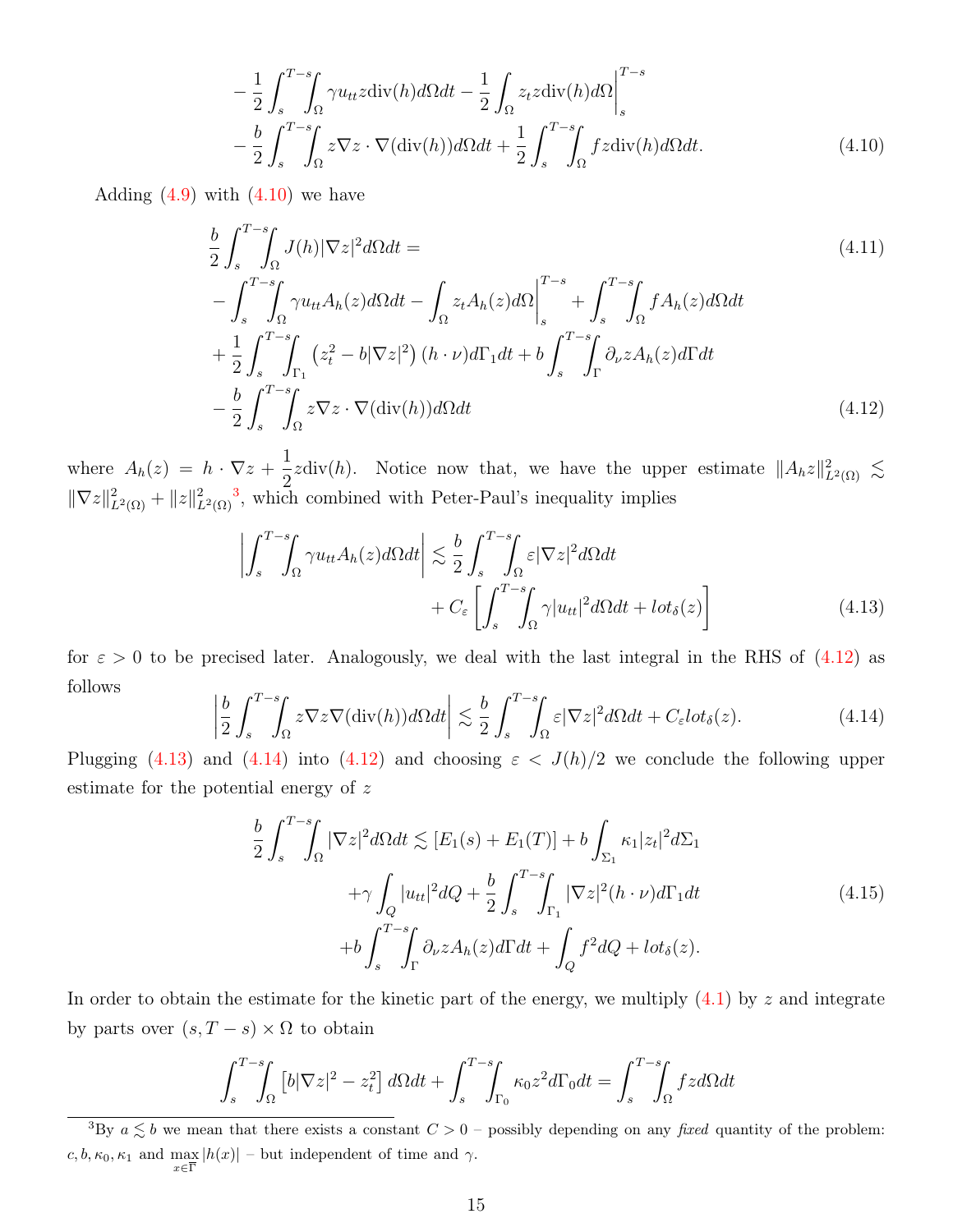<span id="page-15-0"></span>
$$
-\int_{s}^{T-s}\!\!\int_{\Omega}\gamma u_{tt}z d\Omega dt - \int_{\Omega}z_t z d\Omega\Big|_{s}^{T-s} + \frac{b}{2}\int_{\Gamma_1}\kappa_1 z^2 d\Gamma_1\Big|_{s}^{T-s}.\tag{4.16}
$$

Identity [\(4.16\)](#page-15-0) implies the following upper estimate for the kinetic energy

<span id="page-15-1"></span>
$$
\frac{1}{2} \int_{s}^{T-s} \int_{\Omega} |z_{t}|^{2} d\Omega dt \lesssim \frac{b}{2} \int_{s}^{T-s} \int_{\Omega} |\nabla z|^{2} d\Omega dt + \frac{b}{2} \int_{s}^{T-s} \int_{\Gamma_{0}} \kappa_{0} |z|^{2} d\Gamma_{0}
$$
\n
$$
+[E_{1}(s) + E_{1}(T)] + b \int_{\Sigma_{1}} \kappa_{1} |z_{t}|^{2} d\Sigma_{1} + \int_{Q} \gamma u_{tt}^{2} dQ + \int_{Q} f^{2} dQ + l \sigma t_{\delta}(z). \tag{4.17}
$$

Combining  $(4.15)$  with  $(4.17)$  and accounting for  $(3.3)$  we conclude

<span id="page-15-5"></span>
$$
\int_{s}^{T-s} E_{1}(t)dt \lesssim [E_{1}(s) + E_{1}(T-s)] + b \int_{\Sigma_{1}} \kappa_{1} |z_{t}|^{2} d\Sigma_{1} + \int_{Q} \gamma u_{tt}^{2} dQ + l \sigma t_{\delta}(z) + \Upsilon(s, T-s) + \int_{Q} f^{2} dQ \qquad (4.18)
$$

where

$$
\Upsilon(s,T-s) = \frac{b}{2} \int_s^{T-s} \int_{\Gamma_1} |\nabla z|^2 (h \cdot \nu) d\Gamma_1 dt + b \int_s^{T-s} \int_{\Gamma_1} \partial_{\nu} z A_h(z) d\Gamma dt
$$

and the boundary integral  $\int_{\Gamma_0} |z|^2 d\Gamma_0$  resulting from [\(3.3\)](#page-7-1) is included in  $\int_{\sigma} z$ . The latter is by virtue of trace estimate and compact embedding  $H^1(\Omega) \subset H^{1/2}(\Omega)$ . The boundary integrals above are estimated next. Recalling the notation  $A_h(z) = h \cdot \nabla z + \frac{1}{2}$ 2  $zdiv(h)$  we have

<span id="page-15-2"></span>
$$
\begin{split} \Upsilon(s,T-s) &= \frac{b}{2} \int_{\alpha}^{T-s} \int_{\Sigma_{1}} |\nabla z|^{2} (h \cdot \nu) d\Sigma_{1} dt + b \int_{s}^{T-s} \int_{\Sigma} \partial_{\nu} z (h \cdot \nabla z) d\Sigma dt \\ &+ \frac{b}{2} \int_{s}^{T-s} \int_{\Sigma} \partial_{\nu} z z \operatorname{div}(h) d\Sigma dt \\ &\equiv \frac{b}{2} I_{1} + b I_{2} + \frac{b}{2} I_{3} . \end{split} \tag{4.19}
$$

Moreover, we write the gradient at boundary as

$$
\nabla z = (\nabla z \cdot \nu)\nu + \sum_{i=1}^{n-1} (\nabla z \cdot \tau_i)\tau_i = (\partial_\nu z)\nu + \sum_{i=1}^{n-1} (\partial_{\tau_i} z)\tau_i,
$$

which implies  $|\nabla z|^2 = |\partial_\nu z|^2 + |\partial_\tau z|^2$ . These along with the boundary conditions for the z-equation allow us to estimate the first integral in the RHS of  $(4.19)$  as follows

<span id="page-15-4"></span>
$$
|I_1| \lesssim \int_{\Sigma_1} \kappa_1 |z_t|^2 d\Sigma_1 + \int_s^{T-s} \|\partial_\tau z\|_{L^2(\Gamma_1)}^2 dt. \tag{4.20}
$$

The second integral  $I_2$  is more involved. We first rewrite it as

<span id="page-15-3"></span>
$$
I_2 = \int_s^{T-s} \int_{\Gamma_1} \partial_\nu z (h \cdot \nabla z) d\Gamma_1 dt
$$
  
= 
$$
\int_s^{T-s} \int_{\Gamma_1} |\partial_\nu z|^2 (h \cdot \nu) d\Gamma_1 dt + \int_s^{T-s} \left( \int_{\Gamma_1} + \int_{\Gamma_0} \right) \partial_\nu z \partial_\tau z (h \cdot \tau) d\Sigma dt
$$
  
=  $I_{2,1} + I_{2,2} + I_{2,3}$  (4.21)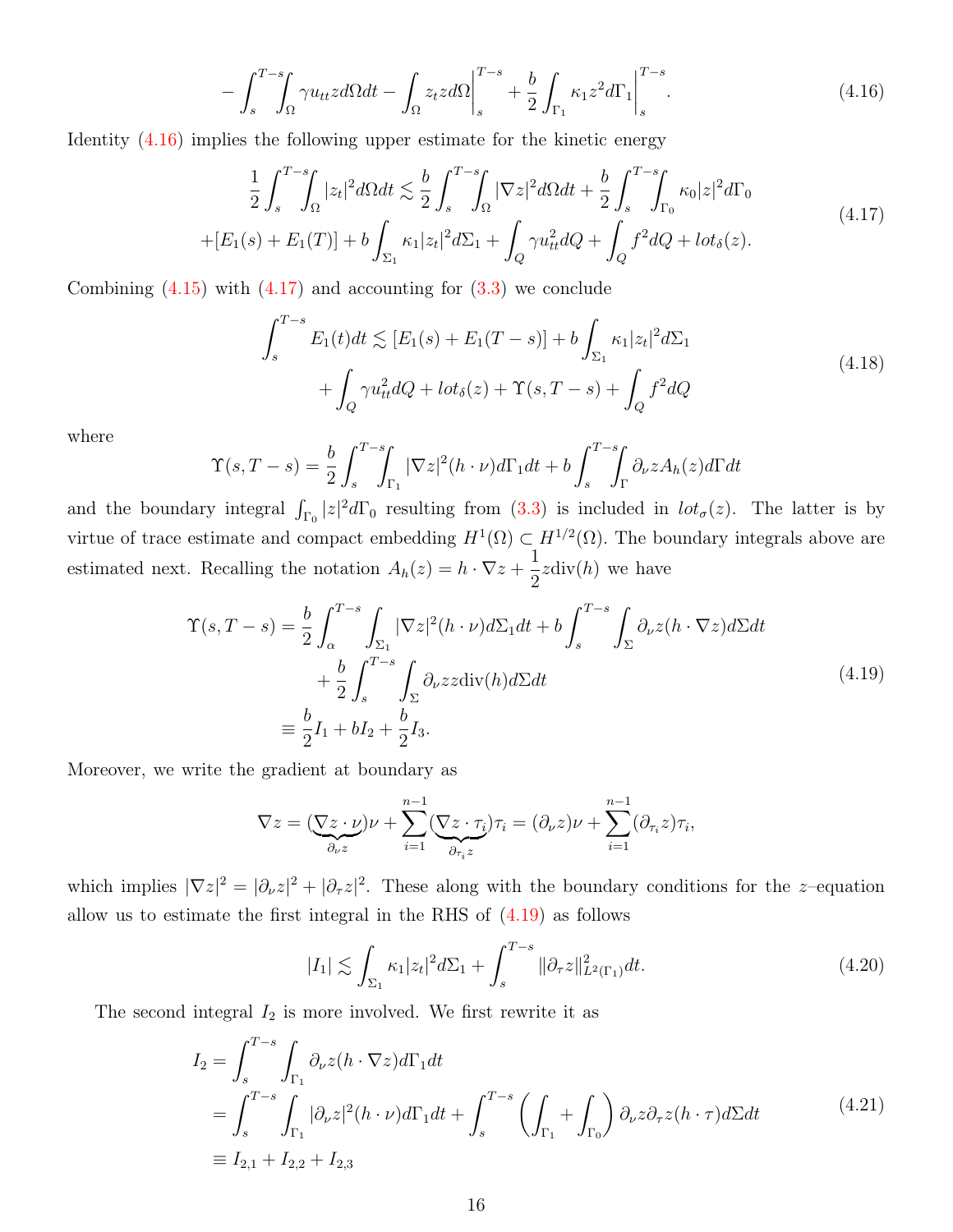and then estimate the three resulting boundary integral terms. We notice that the boundary conditions for z on  $\Gamma_1$  allow us to estimate  $I_{2,1}$  as

<span id="page-16-0"></span>
$$
I_{2,1} \lesssim \int_{\Sigma_1} \kappa_1 |z_t|^2 d\Sigma_1. \tag{4.22}
$$

and  $I_{2,2}$  as

<span id="page-16-1"></span>
$$
I_{2,2} = \int_s^{T-s} \int_{\Gamma_1} \partial_{\nu} z \partial_{\tau} z (h \cdot \tau) d\Gamma_1 dt \lesssim \int_{\Sigma_1} \kappa_1 |z_t|^2 d\Sigma_1 + \int_s^{T-s} ||\partial_{\tau} z||_{L^2(\Gamma_1)}^2 dt. \tag{4.23}
$$

For the remaining integral  $I_{2,3}$  we use the boundary condition for z on  $\Gamma_0$ :  $\partial_\nu z = -z$  and the trace theorem, which implies that  $z|_{\Gamma_0} \in H^{1/2}(\Gamma_0)$ . On the other hand, since  $z \in H^1(\Omega)$  we have  $\partial_{\tau}z \in H^{-1/2}(\Omega)$ . Hence, for  $\varepsilon > 0$  we have

<span id="page-16-2"></span>
$$
I_{2,3} = \int_{s}^{T-s} \int_{\Gamma_{0}} \partial_{\nu} z \partial_{\tau} z (h \cdot \tau) d\Gamma_{0} dt
$$
  
\n
$$
\lesssim \int_{0}^{T} [C_{\varepsilon} || \partial_{\nu} z ||_{\delta, \Gamma_{0}}^{2} + \varepsilon || \partial_{\tau} z ||_{-\delta, \Gamma_{0}}^{2}] dt
$$
  
\n
$$
\lesssim C_{\varepsilon} \int_{0}^{T} ||z||_{\delta, \Gamma_{0}}^{2} dt + \varepsilon \int_{0}^{T} ||z||_{3/2 - \delta, \Omega}^{2} dt
$$
  
\n
$$
\lesssim C_{\varepsilon} \int_{0}^{T} ||z||_{H^{1/2 + \delta}(\Omega)}^{2} dt + \varepsilon \int_{0}^{T} ||z||_{H^{1}(\Omega)}^{2} dt
$$
  
\n
$$
\lesssim \varepsilon \int_{0}^{T} ||\nabla z||_{L^{2}(\Omega)}^{2} dt + C_{T} l \sigma_{\delta}(z)
$$
  
\n(4.24)

for  $\varepsilon > 0$  to be determined. Here also, the boundary term in  $(3.3)$  is included in a lower order term. Plugging  $(4.22)$ ,  $(4.23)$  and  $(4.24)$  into  $(4.21)$  we estimate  $I_2$  as

<span id="page-16-3"></span>
$$
|I_2| \lesssim \int_{\Sigma_1} \kappa_1 |z_t|^2 d\Sigma_1 + \int_s^{T-s} \|\partial_\tau z\|_{L^2(\Gamma_1)}^2 dt + \varepsilon \int_0^T \|\nabla z\|_{L^2(\Omega)}^2 dt + C_T l \sigma \delta(z) \tag{4.25}
$$

Finally, integral  $I_3$  is estimated as

<span id="page-16-4"></span>
$$
|I_3| \lesssim \int_s^{T-s} \int_{\Gamma} |\partial_{\nu} z|^2 + |z|^2 d\Gamma dt \lesssim \int_{\Sigma_1} \kappa_1 |z_t|^2 d\Sigma_1 dt + l \sigma \delta(z). \tag{4.26}
$$

Collecting  $(4.20)$ ,  $(4.25)$  and  $(4.26)$  and returning to  $(4.19)$  we conclude

<span id="page-16-5"></span>
$$
|\Upsilon(s,T-s)| \lesssim \int_{\Sigma_1} \kappa_1 |z_t|^2 d\Sigma + \int_s^{T-s} ||\partial_\tau z||_{L^2(\Gamma_1)}^2 dt
$$
  
 
$$
+ \varepsilon \int_0^T ||\nabla z||_{L^2(\Omega)}^2 dt + C_T l \sigma_\delta(z).
$$
 (4.27)

The tangential derivative above is estimated using an adaptation of Lemma 2.1 in [\[23\]](#page-23-8), which was obtained for the homogeneous case,

<span id="page-16-6"></span>
$$
\int_{s}^{T-s} \|\partial_{\tau}z\|_{0,\Gamma_{1}}^{2} dt \leq C_{T} \left[ \int_{0}^{T} \|\partial_{\nu}z\|_{0,\Gamma}^{2} + \|z_{t}\|_{0,\Gamma_{1}}^{2} dt + l \sigma t_{\delta}(z) + \|\gamma u_{tt} + f\|_{H^{-1/2+s}(Q)}^{2} \right].
$$
\n(4.28)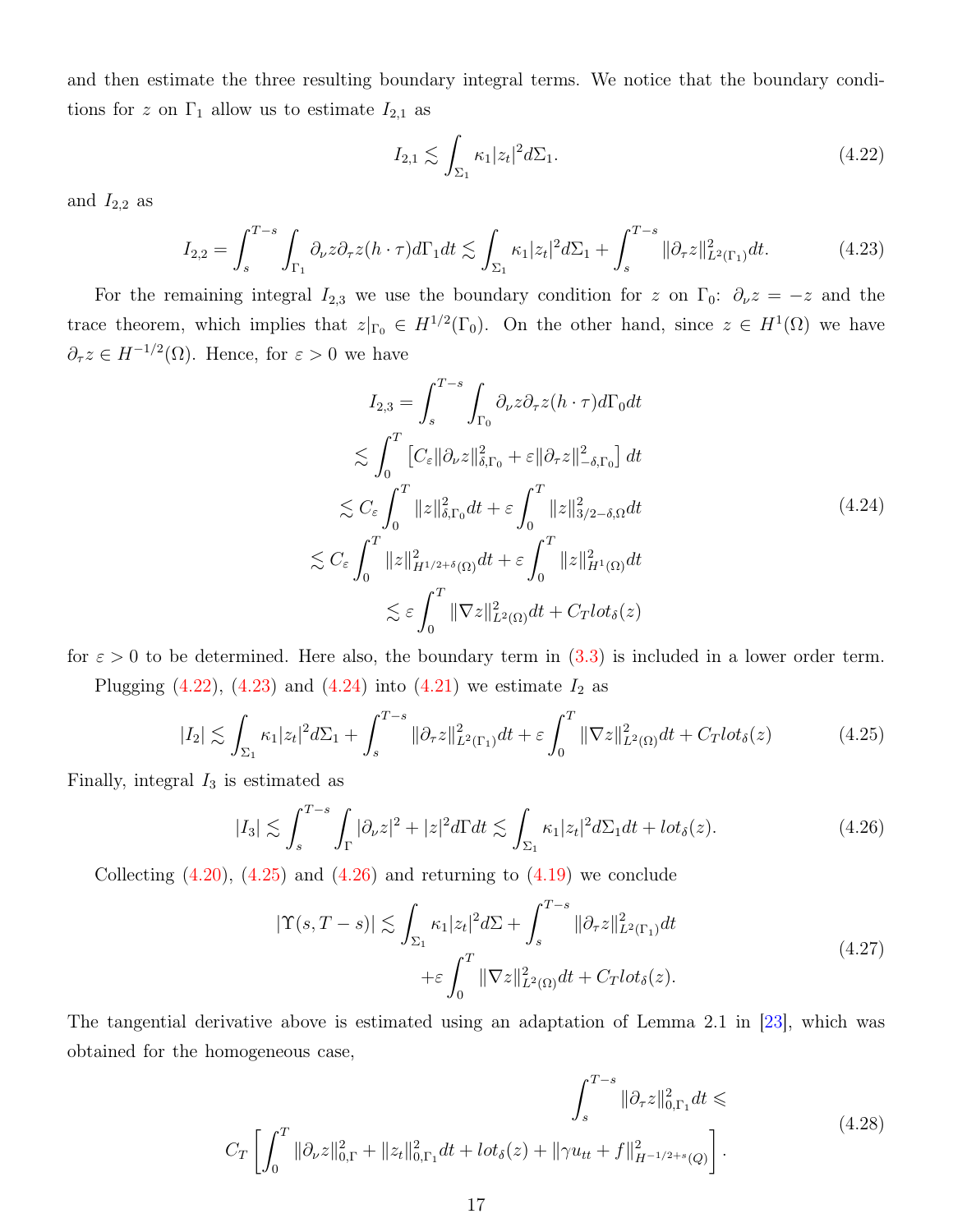<span id="page-17-0"></span>Combining  $(4.27)$  and  $(4.28)$  we arrive at

$$
|\Upsilon(s,T-s)| \lesssim \varepsilon \int_0^T \|\nabla z\|_{L^2(\Omega)}^2 dt + C_T \left[ \int_{\Sigma_1} \kappa_1 |z_t|^2 d\Sigma_1 + l \sigma \delta(z) + \|\gamma u_{tt} + f\|_{H^{-1/2+s}(Q)}^2 \right]
$$
(4.29)

Returning with [\(4.29\)](#page-17-0) to [\(4.18\)](#page-15-5) and choosing  $\varepsilon > 0$  properly we conclude [\(4.5\)](#page-12-1).

Our next result deals with  $lot_{\delta}(z)$ , which can be absorbed by the damping using a compactness uniqueness argument.

<span id="page-17-1"></span>**Proposition 4.3.** For  $T > 0$  there exists a constant  $C_T > 0$  such that the following inequality holds:

$$
lot_{\delta}(z) \leq C_T \left[ b \int_{\Sigma_1} \kappa_1 |z_t|^2 d\Sigma_1 + \int_Q \gamma |u_{tt}|^2 dQ \right]. \tag{4.30}
$$

*Proof.* As pointed out in  $(4.5)$ , we have

$$
lot_{\delta}(z) \leq C_{\delta} \sup_{t \in [0,T]} \left\{ ||z||_{H^{1-\delta}(\Omega)}^2 + ||z_t||_{H^{-\delta}(\Omega)}^2 \right\},\,
$$

for  $\delta \in (0, 1/2)$ . Then we prove Proposition  $(4.3)$  as a corollary of the following Lemma

<span id="page-17-3"></span>**Lemma 4.4.** For every  $\delta \in (0, 1/2)$ , there exists a constant  $C_{T, \delta} > 0$  such that

<span id="page-17-2"></span>
$$
\|(z, z_t)\|_{L^2(0,T;H^{1-\delta}(\Omega)\times H^{-\delta}(\Omega))}^2 \leq C_T \left[ b \int_{\Sigma_1} \kappa_1 |z_t|^2 d\Sigma_1 + \int_Q \gamma |u_{tt}|^2 dQ \right]
$$
(4.31)

*Proof.* Using the notation of [\[30\]](#page-24-5), let  $X = H^1(\Omega)$ ,  $B = H^{1-\delta}(\Omega)$  and  $Y = H^{-\delta}(\Omega)$ . Then it follows from [\[26,](#page-24-6) Theorem 16.1] that the injection of X in B is compact. Moreover, since  $\delta \in (0, 1/2)$ , [26, Theorem 12.4] allows us to write

$$
Y = H^{-\delta}(\Omega) = [L^2(\Omega), H^{-1}(\Omega)]_{\delta},
$$

and then the injection of B in Y is continuous (even dense). Introduce the space  $\Lambda$  as

$$
\Lambda \equiv \{ v \in L^2(0, T; X) ; \dot{v} \in L^2(0, T; Y) \}
$$

equipped with the norm

$$
||v||_{\Lambda} = ||v||_{L^2(0,T;X)} + ||\dot{v}||_{L^2(0,T;Y)}.
$$

Then it follows from [\[30\]](#page-24-5) that the injection of W into  $L^2(0,T;B)$  is compact. We are then ready for proving [\(4.31\)](#page-17-2)

By contradiction, suppose that there exists a sequence of initial data  $\{u_{0n}, u_{1n}, u_{2n}\}\$  with corresponding  $E_1^n(0)$  energy uniformly (in n) bounded generating a sequence  $\{u_n, \dot{u}_n, \ddot{u}_n\}$  of solutions of problem [\(2.9\)](#page-6-2) with related sequence

$$
\left\{ z_n = \frac{c^2}{b} u_n + \dot{u}_n, \dot{z}_n = \frac{c^2}{b} \dot{u}_n + \ddot{u}_n \right\}
$$

 $\Box$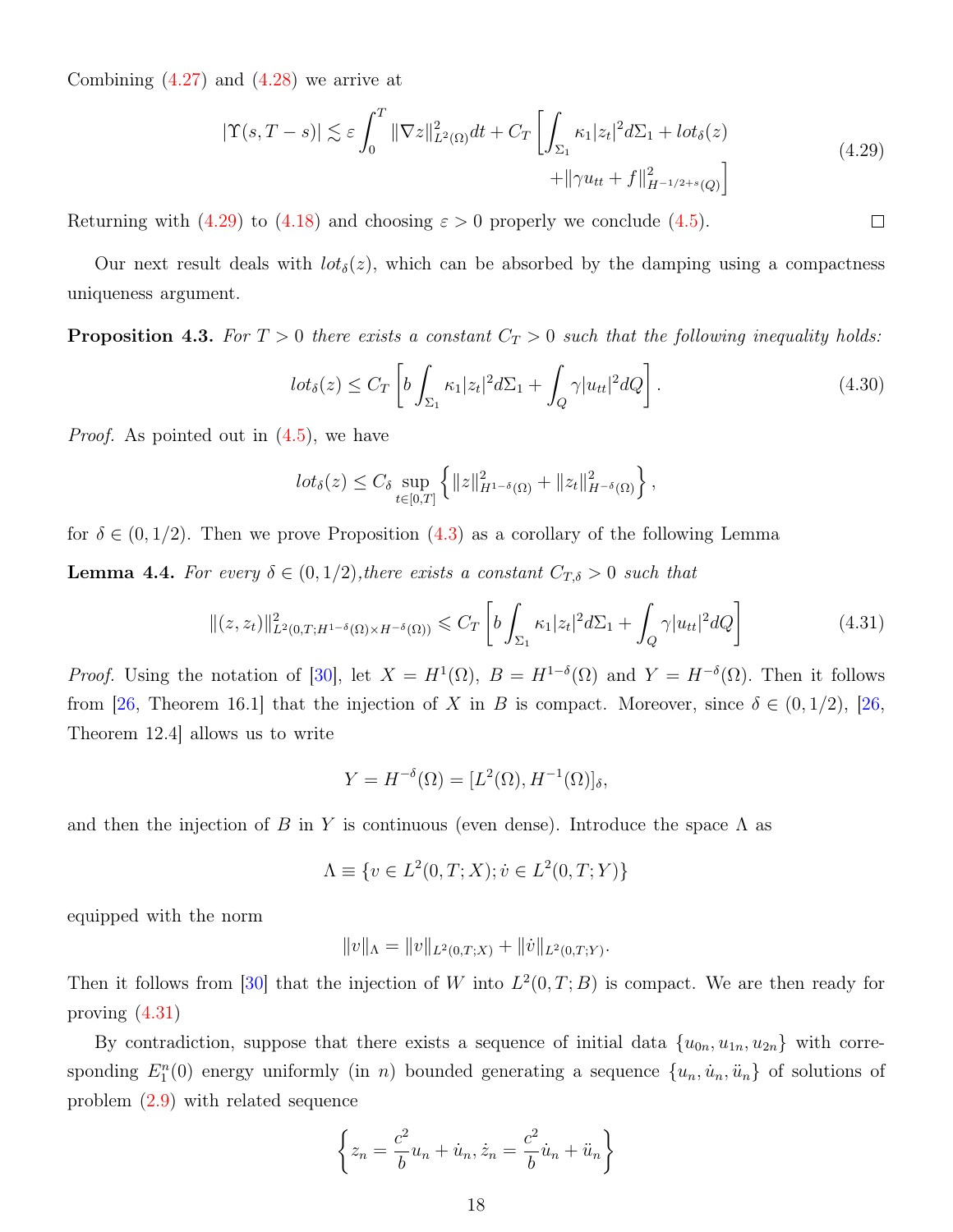<span id="page-18-0"></span>solutions of problem [3.5](#page-8-0) such that

$$
\int \|z_n\|_{L^2(0,T;H^{1-\delta}(\Omega))}^2 + \|\dot{z}_n\|_{L^2(0,T;H^{-\delta}(\Omega))}^2 \equiv 1
$$
\n(4.32a)

$$
\left\{\frac{c^2}{b}\int_0^T \int_{\Omega} \gamma(\ddot{u}_n)^2 dQ + \int_0^T \int_{\Gamma_1} \kappa_1(\dot{z}_n)^2 d\Sigma_1 \to 0, \text{ as } n \to +\infty. \right. \tag{4.32b}
$$

From idenity [\(4.4\)](#page-12-0) (with  $f = 0$ ) we see that the uniform boundedness  $E_1^n(0)$  implies uniform boundedness of  $E_1^n(t)$ ,  $t \in [0, T]$ . Therefore, one might choose a (non-relabeled) subsequence satisfying

$$
z_n \to \text{ some } \zeta, \text{ weak}^* \text{ in } L^{\infty}(0, T; H^1(\Omega)) \tag{4.33a}
$$

$$
\dot{z}_n \to \text{ some } \zeta_1, \text{ weak}^* \text{ in } L^{\infty}(0, T; L^2(\Omega)) \hookrightarrow L^2(0, T; H^{-\delta}(\Omega)); \tag{4.33b}
$$

$$
\gamma^{1/2}\dot{u}_n \to \text{ some } \eta, \text{ weak}^* \text{ in } L^{\infty}(0, T; L^2(\Omega)); \tag{4.33c}
$$

It easily follows from distributional calculus that  $\dot{\zeta} = \zeta_1$  and, in the limit, the functions  $\zeta$  and  $\eta$ satisfy the equation

$$
\int \ddot{\zeta} = b\Delta\zeta - \gamma^{1/2}\dot{\eta}
$$
 in Q (4.34a)

$$
\begin{cases}\n\gamma^{1/2}\dot{\zeta} = \frac{c^2}{b}\eta + \dot{\eta}\n\end{cases} \tag{4.34b}
$$

$$
\left\{ \left[ \frac{\partial \zeta}{\partial \nu} + \kappa_1 \dot{\zeta} \right] \bigg|_{\Sigma_1} = 0; \qquad \left[ \frac{\partial \zeta}{\partial \nu} + \kappa_0 \zeta \right] \bigg|_{\Sigma_0} = 0. \tag{4.34c}
$$

<span id="page-18-1"></span>plus respective initial data.

It follows from the weak convergence that there exist  $M$  independent of  $n$  such that

$$
||(z_n, \dot{z}_n)||_{L^{\infty}(0,T;H^1(\Omega)\times H^{-\delta}(\Omega))} = ||z_n||_{\Lambda} \leqslant M,
$$
\n(4.35)

for all *n*. Then, by compactness (of  $\Lambda$  in  $L^2(0,T;H^{1-\delta}(\Omega))$  there exists a subsequence, still indexed by  $n$ , such that

$$
z_n \to \zeta \text{ strongly in } L^2(0, T; H^{1-\delta}(\Omega)).\tag{4.36}
$$

Next we show that  $\eta$  and  $\zeta$  are zero elements. Indeed, from [\(4.32b\)](#page-18-0) we obtain that  $\gamma^{1/2} \ddot{u}_n \to 0$  in  $L^2(0,T;L^2(\Omega)$  and  $\dot{z}_n|_{\Gamma_1} \to 0$  in  $L^2(0,T;L^2(\Gamma_1))$ . This implies that  $\dot{\eta}=0$  and  $\dot{\zeta}|_{\Gamma_1}=0$ . Indeed, the last claim follows from  $\gamma^{1/2} \ddot{u}_n \to \dot{\eta}$  in  $H^{-1}(0,T;L^2(\Omega))$  where by the uniqueness of the limit one must have  $\dot{\eta} \equiv 0$ . Similar argument applies to infer  $\dot{\zeta}|_{\Gamma_1} = 0$ .

Next, passing to the limit as  $n \to \infty$  yields the following over determined (on  $\Gamma_1$ ) problem:

$$
\int \ddot{\zeta} = b\Delta\zeta \qquad \text{in } Q \tag{4.37a}
$$

$$
\gamma^{1/2}\dot{\zeta} = \frac{c^2}{b}\eta\tag{4.37b}
$$

$$
\left\{ \left[ \frac{\partial \zeta}{\partial \nu} \right] \bigg|_{\Sigma_1} = 0; \qquad \left[ \frac{\partial \zeta}{\partial \nu} + \kappa_0 \zeta \right] \bigg|_{\Sigma_0} = 0; \qquad \dot{\zeta}_t |_{\Gamma_1} = 0 \tag{4.37c}
$$

plus respective initial data.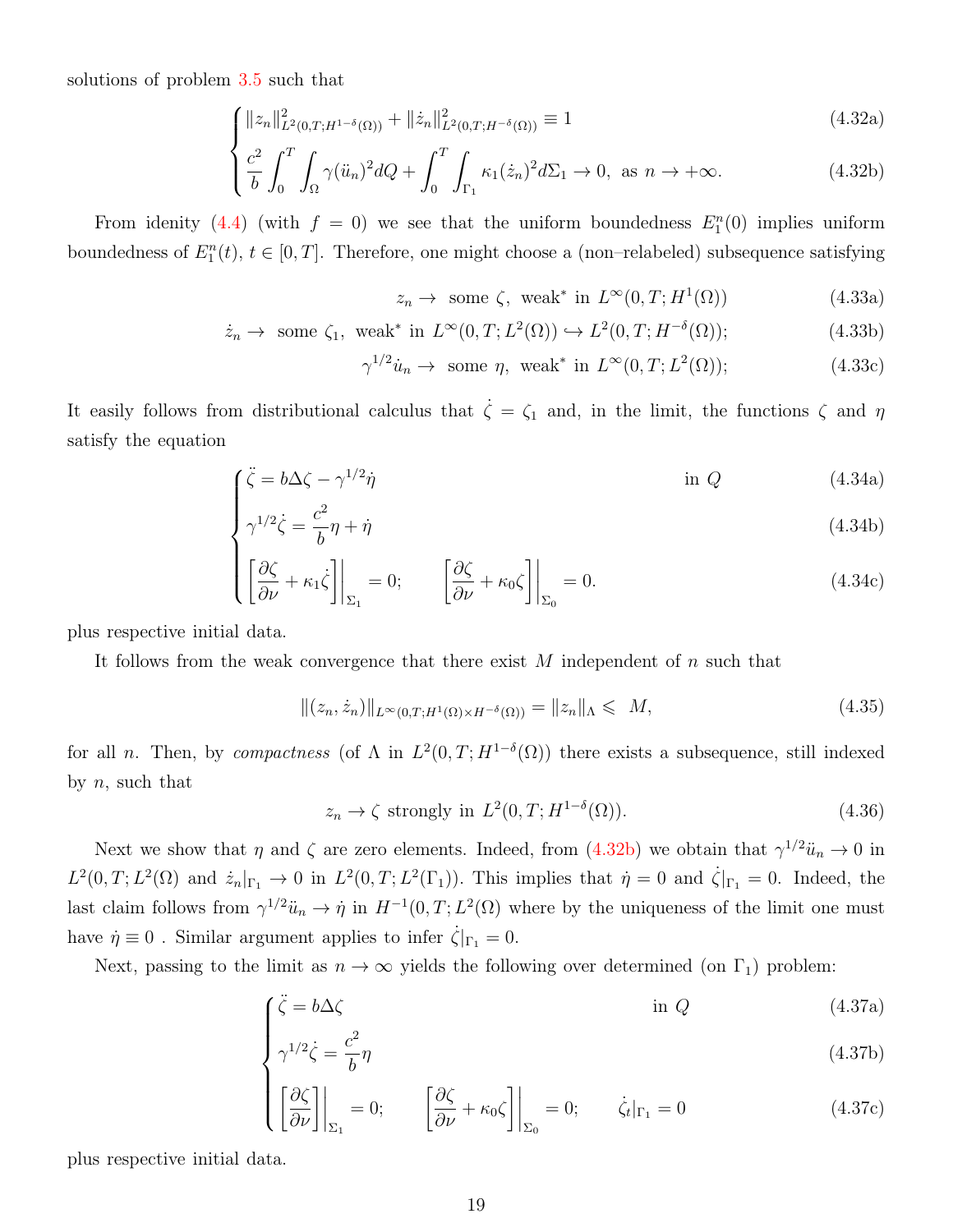The overdetermined  $\zeta$ -problem implies in particular with  $v \equiv \zeta_t$ 

$$
\ddot{v} = b\Delta v
$$

with the overdetermined boundary conditions

$$
\left. \frac{\partial v}{\partial \nu} \right|_{\Gamma_1} = 0; \qquad v|_{\Gamma_1} = 0
$$

which yields overdetermination of boundary data on  $\Gamma_1$  for the wave operator. This gives  $v \equiv 0$ , hence  $\zeta_t \equiv 0$  and  $\zeta_{tt} = 0$  distributionally. Using this information in [\(4.34a\)](#page-18-1) yields

$$
\Delta \zeta = 0; \qquad \frac{\partial \zeta}{\partial \nu}\Big|_{\Gamma_1} = 0; \qquad \left[\frac{\partial \zeta}{\partial \nu} + \kappa_0 \zeta\right]_{\Gamma_0} = 0.
$$

Standard elliptic estimate, along with  $\kappa_0 > 0$  gives  $\zeta \equiv 0$  in  $Q$ .

Finally, weak<sup>\*</sup> convergence of  $z_n$  in  $L^{\infty}(0,T; L^2(\Omega))$  and the compacity of  $L^2(\Omega)$  into  $H^{-\delta}(\Omega)$  (see [\[26,](#page-24-6) Theorem 16.1 with  $s = 0$  and  $\varepsilon = \delta$ ])[so  $\dot{z}_n(t) \to \dot{\zeta}(t)$  strongly in  $H^{-\delta}(\Omega)$  for a.e.  $t \in [0, T]$ ] allow us to compute (due to Lebesgue dominated convergence theorem ):

$$
\lim_{n \to \infty} ||z_n||_{L^2(0,T;H^{-\delta}(\Omega))}^2 = \lim_{n \to \infty} \int_0^T ||z_n(t)||_{H^{-\delta}(\Omega)}^2 dt = \int_0^T \lim_{n \to \infty} ||z_n(t)||_{H^{-\delta}(\Omega)}^2 dt
$$
  
=  $||\dot{\zeta}||_{L^2(0,T;H^{-\delta}(\Omega))}^2 = 0$ 

since  $\dot{\zeta} \equiv 0$  in Q. Then, passing with the limit as  $n \to \infty$  in  $(4.32a)$  we have

$$
0 = ||z||_{L^2(0,T;H^{1-\delta}(\Omega))} = 1,
$$

which is a contradiction. The Lemma is proved.

Lemma [4.4](#page-17-3) implies in a straightforward way the result of the proposition [4.3.](#page-17-1)

We are ready to establish the exponential decay of the the energy functional  $E_1$ .

<span id="page-19-1"></span>**Theorem 4.5.** Assume that  $f = 0$ . Hence, the energy functional  $E_1$  is exponentially stable, i.e. there exists  $T > 0$  and constants  $M, \omega > 0$  such that

<span id="page-19-0"></span>
$$
E_1(t) \le Me^{-\omega t} E_1(0), \quad \text{for } t > T. \tag{4.38}
$$

Proof. Using identity [\(4.4\)](#page-12-0) we have

$$
\left(\int_0^s + \int_{T-s}^T\right) E_1(t) dt \le 2s E_1(0).
$$

Since  $s < T/2$  can be taken arbitrarily small, we fix  $s < 1/2$  in the above inequality and use it to complete the  $L^1$ -norm of the energy  $E_1$  in  $(4.5)$ . We obtai

$$
\int_0^T E_1(t)dt \lesssim E_1(0) + E_1(s) + E_1(T - s) \n+ C_T \left[ \int_{\Sigma_1} b\kappa_1 z_t^2 d\Sigma_1 + \int_Q \gamma u_{tt}^2 dQ + l \sigma \delta(z) \right].
$$
\n(4.39)

 $\Box$ 

 $\Box$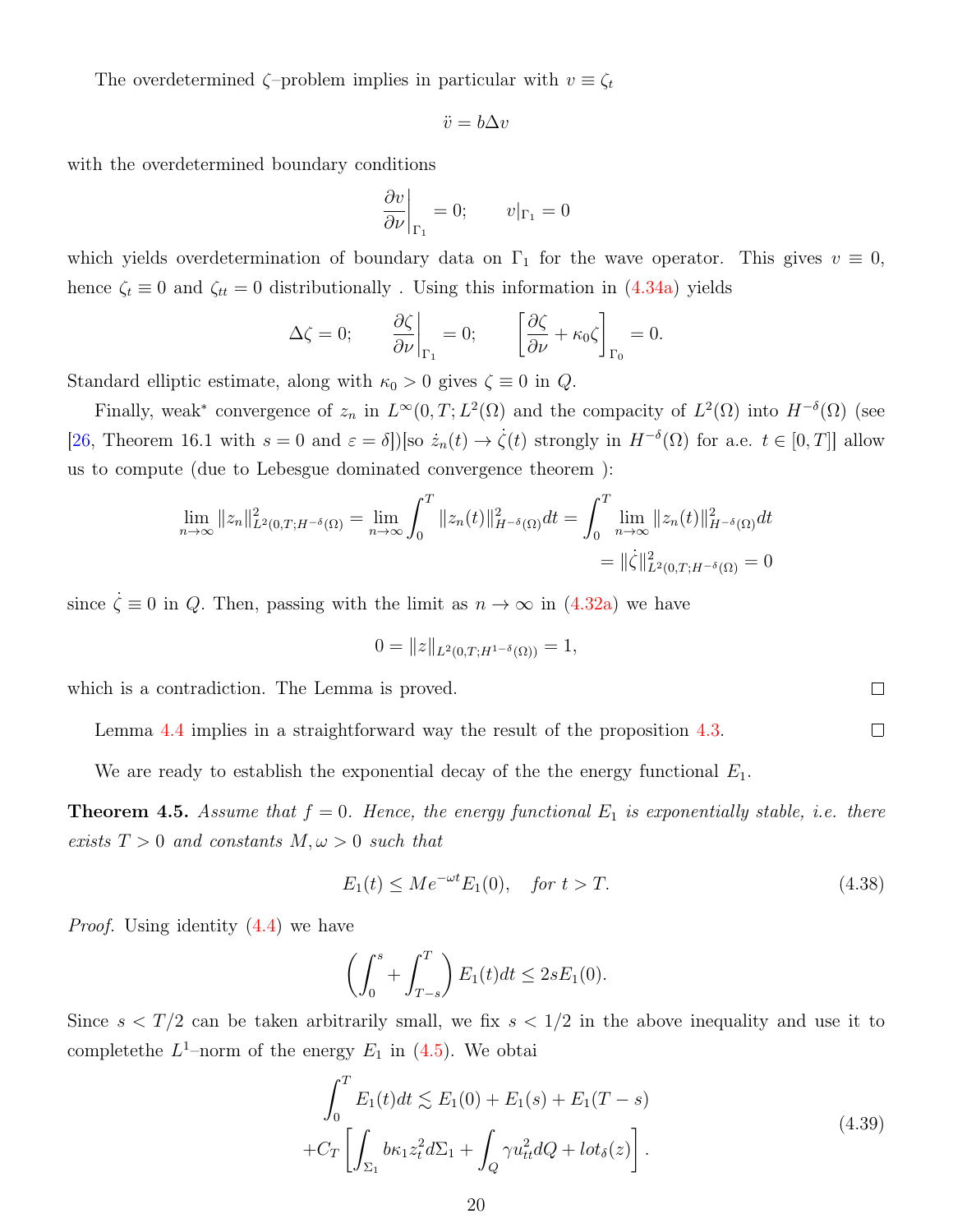The remaining terms in s are estimated using the dissipativity of  $E_1$  (see identity [\(4.4\)](#page-12-0) for  $f = 0$ ). In fact we rewrite the above as follows

$$
\int_0^T E_1(t)dt \lesssim E_1(T) + C_T \left[ \int_{\Sigma_1} b\kappa_1 z_t^2 d\Sigma_1 + \int_Q \gamma u_{tt}^2 dQ + l \sigma t_\delta(z) \right].
$$

The  $lot_{\delta}(z)$  is "absorved" using Lemma [4.3,](#page-17-1) thus

<span id="page-20-0"></span>
$$
\int_0^T E_z(t)dt \lesssim E_1(T) + C_T \left[ \int_{\Sigma_1} b\kappa_1 z_t^2 d\Sigma_1 + \int_Q \gamma u_{tt}^2 dQ \right]. \tag{4.40}
$$

On the other hand, using identity  $(4.4)$  (with  $f = 0$ ) once more, we deduce

<span id="page-20-1"></span>
$$
TE_1(T) \lesssim \int_0^T E_1(t)dt + C_T \left[ \int_{\Sigma_1} b\kappa_1 z_t^2 d\Sigma_1 + \int_Q \gamma u_{tt}^2 dQ \right]. \tag{4.41}
$$

Combining  $(4.40)$  and  $(4.41)$  we arrive at

$$
(T-C)E_1(T) + \int_0^T E_1(t)dt \leq C_T \left[ \int_{\Sigma_1} b\kappa_1 z_t^2 d\Sigma_1 + \int_Q \gamma u_{tt}^2 dQ \right],
$$

for some  $C > 0$ . Choosing  $T = 2C$  and replacing the "damping" term using identity [\(4.4\)](#page-12-0) (with  $f = 0$ ) we rewrite the above estimate as follows

$$
E_1(T) + \int_0^T E_1(t)dt \lesssim C_T[E_1(0) - E_1(T)]
$$

which implies

$$
E_1(T) \le \underbrace{\frac{C_T}{1 + C_T}}_{\mu} E_1(0),
$$

where  $0 < \mu < 1$  does not depend on the solution. Repeating the process on the interval  $[mT,(m+1)T]$ and we obtain  $E_1((m+1)T) \leq \mu E_1(mT)$ , for every  $m \geq 0$ . This implies

$$
E_1(mT) \le \mu^m E_1(0),
$$

for every  $m \ge 1$ . Thus, for  $t > T$  we write  $t = mT + s$ , with  $s \in (0, T]$  and  $m \ge 1$ , which implies

$$
E_1(t) \le E_1(mT) \le \mu^m E_1(0) = e^{-|\ln \mu| m} E_1(0) = e^{-|\ln \mu| \frac{t-s}{T}} E_1(0) = \frac{1}{\mu} e^{-\frac{|\ln \mu|}{T}} E_1(0),
$$

which implies [\(4.38\)](#page-19-0) with  $\omega = |\ln \mu|/T$  and  $M = 1/\mu$ .

The previous result is key to establish the exponential stability of  $E(t)$ , which is given next.

**Proof of Theorem [2.2.](#page-7-0)** Notice that the exponential decay for  $E_1$  obtained in Theorem  $(4.5)$  implies exponential decay of the quantities  $||z||_{\mathcal{D}(A^{1/2})}$ ,  $||z_t||_{L^2(\Omega)}$ , and we will show that this implies exponential decay of  $E$ . In view of Lemma [4.1,](#page-11-0) the only remaining quantity we need to show exponential decay

 $\Box$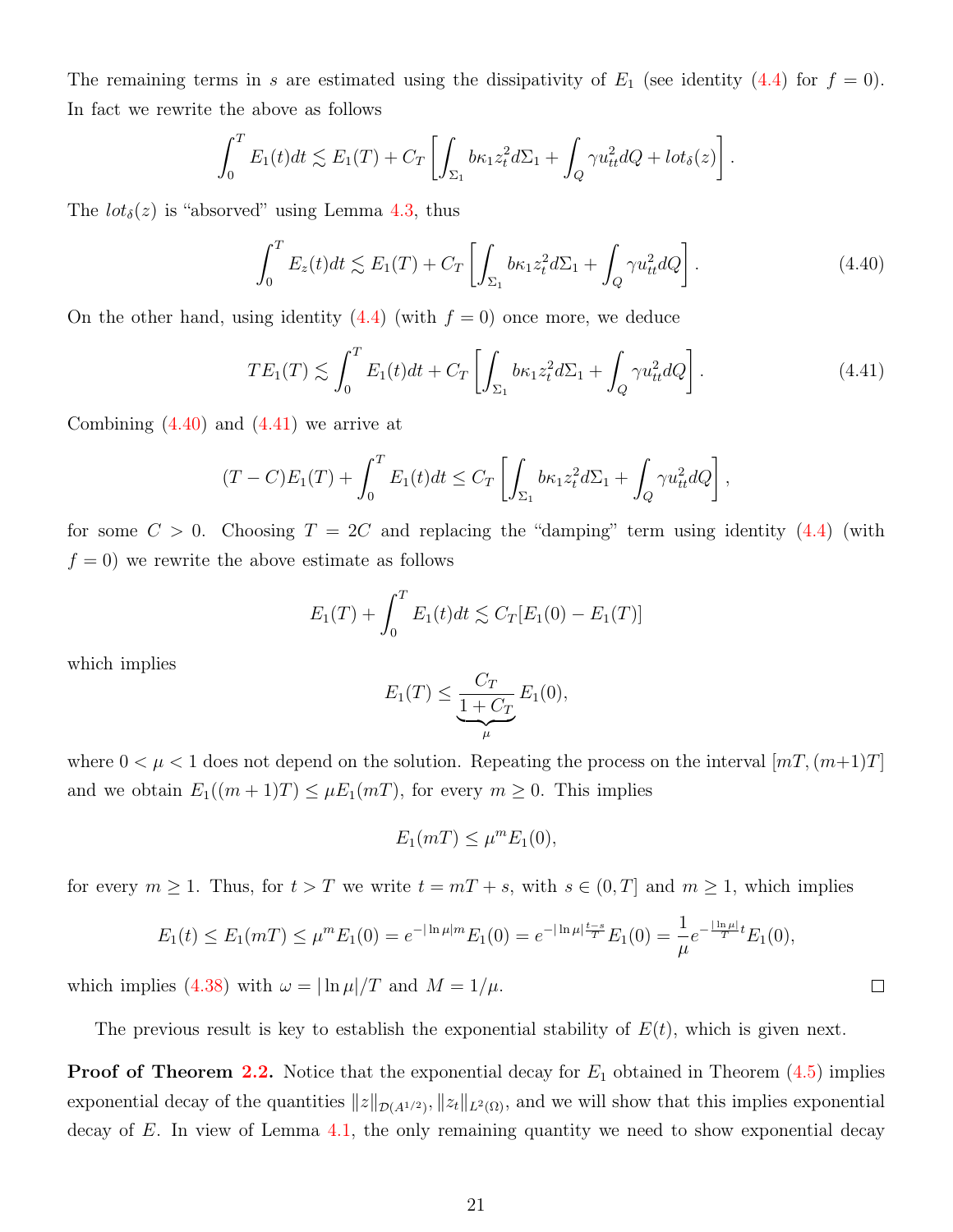is  $||u||_{\mathcal{D}(A^{1/2})}$  and this follows from the fact that  $bu_t + c^2u = z$ . Indeed, the variation of parameter formula implies that

$$
u(t) = e^{-\frac{c^2}{b}t}u_0 + \int_0^t e^{-\frac{c^2}{b}(t-\tau)}z(\tau)d\tau,
$$
\n(4.42)

then, computing the  $\mathcal{D}(A^{1/2})$ -norm both sides we estimate

$$
||u(t)||_{\mathcal{D}(A^{1/2})} \leqslant e^{-\frac{c^2}{b}t}||u_0||_{\mathcal{D}(A^{1/2})} + \int_0^t e^{-\frac{c^2}{b}(t-\tau)}||z(\tau)||_{\mathcal{D}(A^{1/2})}d\tau
$$
\n(4.43)

hence it follows from [\(4.38\)](#page-19-0) that

$$
||u(t)||_{\mathcal{D}(A^{1/2})} \leqslant e^{-\frac{c^2}{b}t}||u_0||_{\mathcal{D}(A^{1/2})} + ME_1(0) \int_0^t e^{-\frac{c^2}{b}(t-\tau) - \omega\tau} d\tau
$$
  

$$
\leqslant e^{-\frac{c^2}{b}t}E(0) + \frac{(c^2 - b\omega)(e^{-\omega t} - e^{-\frac{c^2}{b}t})}{\omega c^2} ME(0) \leqslant \overline{M}e^{-\overline{\omega}t}E(0).
$$

where we have made the benign assumption that  $\frac{c^2}{l}$  $> \omega$  from [\(4.38\)](#page-19-0), as if  $\omega \geqslant \frac{c^2}{l}$ we use formula b b  $c^2$  $\frac{c^2}{b} - \varepsilon$  so  $\omega > \omega_1$  and  $\frac{c^2}{b}$  $(4.38)$  with  $\omega_1 :=$  $\frac{\epsilon}{b} > \omega_1.$  $\Box$ 

The proof is complete.

## Acknowledgments

The research of I. L. was partially supported by the National Science Foundation under Grant DMS-1713506. The work was partially carried out while I. L. was member of the MSRI program "Mathematical Problems in Fluid Dynamics" during the Spring 2021 semester (NSF DMS-1928930) of the University of California, Berkeley; while M. B. was a member of the Weierstrass Institute for Applied Analysis and Stochastics, Berlin, Germany. The authors thank their host organizations.

## <span id="page-21-1"></span>References

- [1] M. Bongarti and I. Lasiecka. Boundary stabilization of the linear MGT equation with feedback Neumann control. In B. Jadamba, A. A. Khan, S. Migórski, and M. Sama, editors, Deterministic and Stochastic Optimal Control and Inverse Problems, pages 150–168. CRC Press, 2021. [doi:](https://doi.org/10.1201/9781003050575) [10.1201/9781003050575](https://doi.org/10.1201/9781003050575).
- <span id="page-21-2"></span>[2] M. Bongarti, I. Lasiecka, and R. Triggiani. The SMGT equation from the boundary: regularity and stabilization. Applicable Analysis, 0(0):1–39, 2021. [doi:10.1080/00036811.2021.](https://doi.org/10.1080/00036811.2021.1999420) [1999420](https://doi.org/10.1080/00036811.2021.1999420).
- <span id="page-21-0"></span>[3] F. Bucci and M. Eller. The Cauchy–Dirichlet problem for the Moore–Gibson–Thompson equation. Comptes Rendus Mathématique, 359(7):881–903, 2021. [doi:10.5802/crmath.231](https://doi.org/10.5802/crmath.231).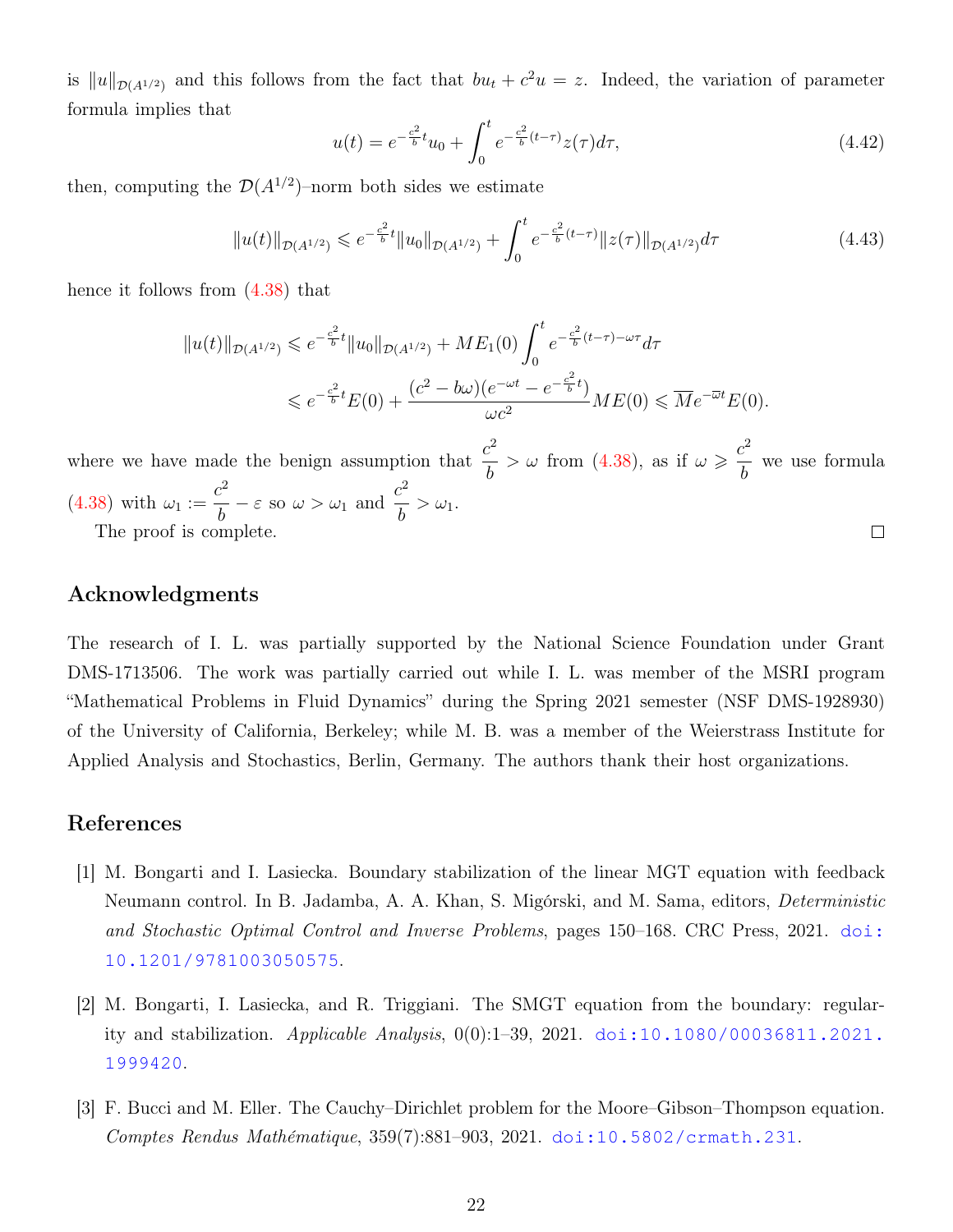- <span id="page-22-11"></span>[4] F. Bucci and I. Lasiecka. Feedback control of the acoustic pressure in ultrasonic wave propagation. Optimization: A Journal of Mathematical Programming and Operations Research, 68(10):1811– 1854, 2019. [doi:10.1080/02331934.2018.1504051](https://doi.org/10.1080/02331934.2018.1504051).
- <span id="page-22-4"></span>[5] C. Cattaneo. A Form of Heat-Conduction Equations Which Eliminates the Paradox of Instantaneous Propagation. Comptes Rendus, 247:431, 1958.
- <span id="page-22-5"></span>[6] C. Cattaneo. Sulla Conduzione Del Calore. In A. Pignedoli, editor, Some Aspects of Diffusion Theory, pages 485–485. Springer Berlin Heidelberg, 2011. [doi:10.1007/](https://doi.org/10.1007/978-3-642-11051-1_5) [978-3-642-11051-1\\_5](https://doi.org/10.1007/978-3-642-11051-1_5).
- <span id="page-22-2"></span>[7] T. Chen, T. Fan, W. Zhang, Y. Qiu, J. Tu, X. Guo, and D. Zhang. Acoustic characterization of high intensity focused ultrasound fields generated from a transmitter with a large aperture. Journal of Applied Physics, 115(11):180002, 2014. [doi:10.1063/1.4977665](https://doi.org/10.1063/1.4977665).
- <span id="page-22-6"></span>[8] C. I. Christov and P. M. Jordan. Heat Conduction Paradox Involving Second-Sound Propagation in Moving Media. *Physical Review Letters*,  $94(15):154301$ ,  $2005$ . [doi:10.1103/PhysRevLett.](https://doi.org/10.1103/PhysRevLett.94.154301) [94.154301](https://doi.org/10.1103/PhysRevLett.94.154301).
- <span id="page-22-10"></span>[9] C. Clason, B. Kaltenbacher, and S. Veljović. Boundary optimal control of the Westervelt and the Kuznetsov equations. Journal of Mathematical Analysis and Applications, 356(2):738–751, 2009. [doi:10.1016/j.jmaa.2009.03.043](https://doi.org/10.1016/j.jmaa.2009.03.043).
- <span id="page-22-7"></span>[10] J. A. Conejero, C. Lizama, and F. Rodenas. Chaotic Behaviour of the Solutions of the Moore– Gibson–Thompson Equation. Applied Mathematics & Information Sciences, 9(5):2233–2238, 2015. [doi:10.12785/amis/090503](https://doi.org/10.12785/amis/090503).
- <span id="page-22-8"></span>[11] F. Dell'Oro, I. Lasiecka, and V. Pata. The Moore–Gibson–Thompson equation with memory in the critical case. *Journal of Differential Equations*,  $261(7):4188-4222$ ,  $2016$ . [doi:10.1016/j.](https://doi.org/10.1016/j.jde.2016.06.025) [jde.2016.06.025](https://doi.org/10.1016/j.jde.2016.06.025).
- <span id="page-22-9"></span>[12] F. Dell'Oro and V. Pata. On a Fourth-Order Equation of Moore–Gibson–Thompson type. Milan Journal of Mathematics, 85(2):215–234, 2017. [doi:10.1007/s00032-017-0270-0](https://doi.org/10.1007/s00032-017-0270-0).
- <span id="page-22-3"></span>[13] F. Ekoue, A. F. Halloy, D. Gigon, G. Plantamp, and E. Zajdman. Maxwell-Cattaneo Regularization of Heat Equation. International Journal of Physical and Mathematical Sciences, 7(5):772  $-776, 2013. \text{doi:10.5281/zenodo}.1331145.$
- <span id="page-22-0"></span>[14] H. Fattorini. Ordinary differential equations in linear topological spaces, I. Journal of Differential Equations, 5(1):72-105, 1969. [doi:10.1016/0022-0396\(69\)90105-3](https://doi.org/10.1016/0022-0396(69)90105-3).
- <span id="page-22-1"></span>[15] P. Jordan. Nonlinear acoustic phenomena in viscous thermally relaxing fluids: Shock bifurcation and the emergence of diffusive solitons. The Journal of the Acoustical Society of America, 124(4):2491–2491, 2008. [doi:10.1121/1.4782790](https://doi.org/10.1121/1.4782790).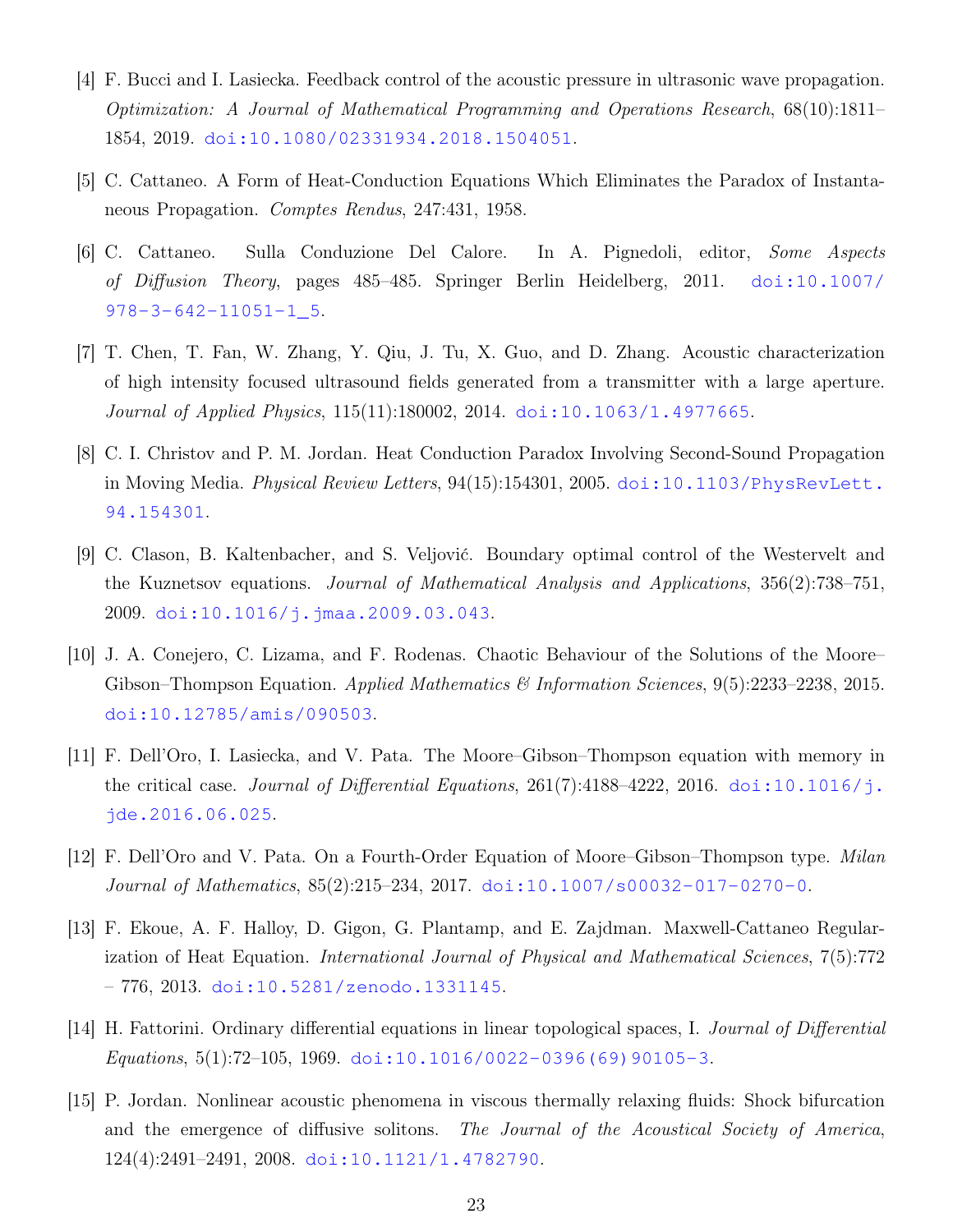- <span id="page-23-0"></span>[16] P. M. Jordan. Second-sound phenomena in inviscid, thermally relaxing gases. Discrete amd Continuous Dynamical Systems – B,  $19(7):2189-2205$ , 2014. [doi:10.3934/dcdsb.2014.19.](https://doi.org/10.3934/dcdsb.2014.19.2189) [2189](https://doi.org/10.3934/dcdsb.2014.19.2189).
- <span id="page-23-3"></span>[17] B. Kaltenbacher. Mathematics of nonlinear acoustics. Evolution Equations and Control Theory, 4(4):447–491, 2015. [doi:10.3934/eect.2015.4.447](https://doi.org/10.3934/eect.2015.4.447).
- <span id="page-23-5"></span>[18] B. Kaltenbacher and I. Lasiecka. Exponential decay for low and higher energies in the third order linear Moore-Gibson-Thompson equation with variable viscosity. Palestine Journal of Mathematics,  $1(1):1-10$ ,  $2012$ .
- <span id="page-23-6"></span>[19] B. Kaltenbacher, I. Lasiecka, and R. Marchand. Wellposedness and exponential decay rates for the Moore-Gibson-Thompson equation arising in high intensity ultrasound. Control and Cybernetics, 40(4):971–988, 2011.
- <span id="page-23-1"></span>[20] B. Kaltenbacher, I. Lasiecka, and M. K. Pospieszalska. Wellposedness and exponential decay of the energy of the energy in the nonlinear Jordan-Moore-Gibson-Thompson equation arising in high intensity ultrasound. *Mathematical Models and Methods in Applied Sciences*, 22(11):1250035, 2012. [doi:10.1142/S0218202512500352](https://doi.org/10.1142/S0218202512500352).
- <span id="page-23-2"></span>[21] B. Kaltenbacher and V. Nikolić. On the Jordan–Moore–Gibson–Thompson equation: wellposedness with quadratic gradient nonlinearity and singular limit for vanishing relaxation time. Mathematical Models and Methods in Applied Sciences, 29(13):2523–2556, 2019. [doi:](https://doi.org/10.1142/S0218202519500532) [10.1142/S0218202519500532](https://doi.org/10.1142/S0218202519500532).
- <span id="page-23-9"></span>[22] I. Lasiecka and C. Lebiedzik. Uniform stability in structural acoustic systems with thermal effects and nonlinear boundary damping. Control and Cybernetics, 28(3):557–581, 1999.
- <span id="page-23-8"></span>[23] I. Lasiecka and C. Lebiedzik. Asymptotic behaviour or nonlinear structural acoustic interactions with thermal effects on the interface. Nonlinear Analysis: Theory, Methods and Applications, 49(5):703–735, 2002. [doi:10.1016/S0362-546X\(01\)00135-3](https://doi.org/10.1016/S0362-546X(01)00135-3).
- <span id="page-23-4"></span>[24] I. Lasiecka, R. Triggiani, and X. Zhang. Nonconservative wave equations with unobserved neumann bc: Global uniqueness and observability in one shot. In R. Gulliver, W. Littman, and R. Triggiani, editors, *Differential Geometric Methods in the Control of Partial Differential Equa*tions, volume 268, pages 227–326. Providence, RI; American Mathematical Society; 1999, 2000. [doi:10.1090/conm/268](https://doi.org/10.1090/conm/268).
- <span id="page-23-7"></span>[25] I. Lasiecka and X. Wang. Moore–Gibson–Thompson equation with memory, part II: General decay of energy. *Journal of Differential Equations*,  $259(12)$ :7610–7635,  $2015$ . [doi:10.1016/j.](https://doi.org/10.1016/j.jde.2015.08.052) [jde.2015.08.052](https://doi.org/10.1016/j.jde.2015.08.052).